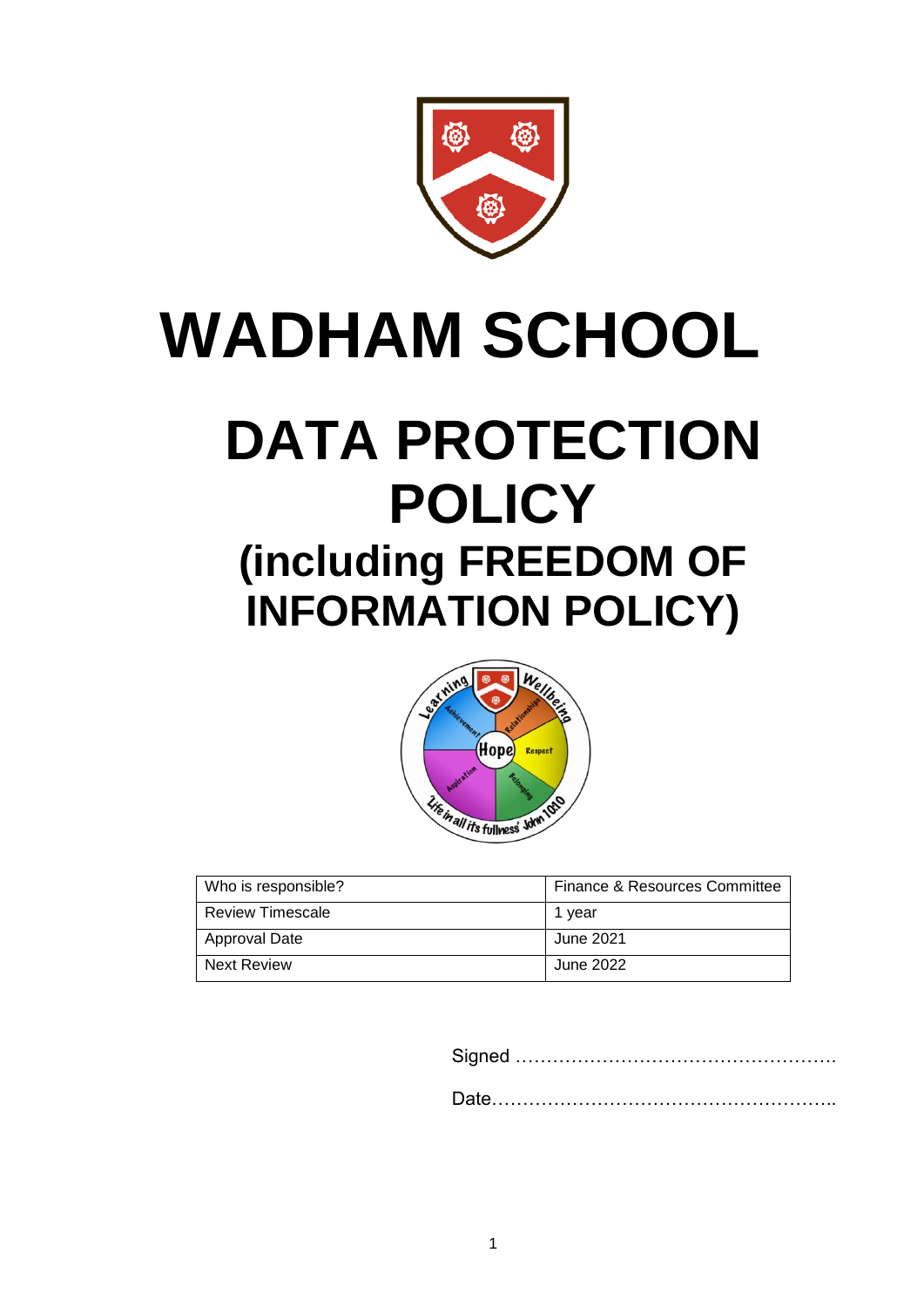#### **Contents**

- **1. [Introduction](#page-1-0)**
- **2. [About this policy](#page-2-0)**
- **3. [Definition of data protection terms](#page-2-1)**
- **4. [Data Protection Officer](#page-3-0)**
- **5. [Responsibilities of the School](#page-3-1)**
- **6. [Responsibilities of Staff, Governors](#page-3-1) and Volunteers**
- **7. [Informing parents/guardians and seeking consent](#page-4-0)**
- **8. [Rights of the data subject](#page-5-0)**
- **9. [Freedom of information request policy](#page-6-0)**
- **10. [Data security](#page-7-0)**
- **11. [Data breaches](#page-9-0)**
- **12. [Data retention policy including emails](#page-10-0)**
- **13. [Reporting policy incidents](#page-10-1)**
- **14. [Monitoring and evaluation](#page-10-2)**

**[Appendix 1.1 Data protection terms and definitions](#page-10-3)**

**[Appendix 1.2 Data protection principles](#page-12-0)**

**[Appendix 1.3 Rights of the data subject and how we uphold them](#page-13-0)**

**[Appendix 2 Role of the Data Protection](#page-15-0) Officer**

**[Appendix 3 Role of the Data Protection Lead](#page-17-0)**

**[Appendix 4 Privacy Impact Assessment](#page-18-0)**

**[Appendix 5 Subject Access Request process](#page-21-0)**

**[Appendix 6 Freedom of Information request process](#page-23-0)**

<span id="page-1-0"></span>**[Appendix 7 Data breach process](#page-25-0)**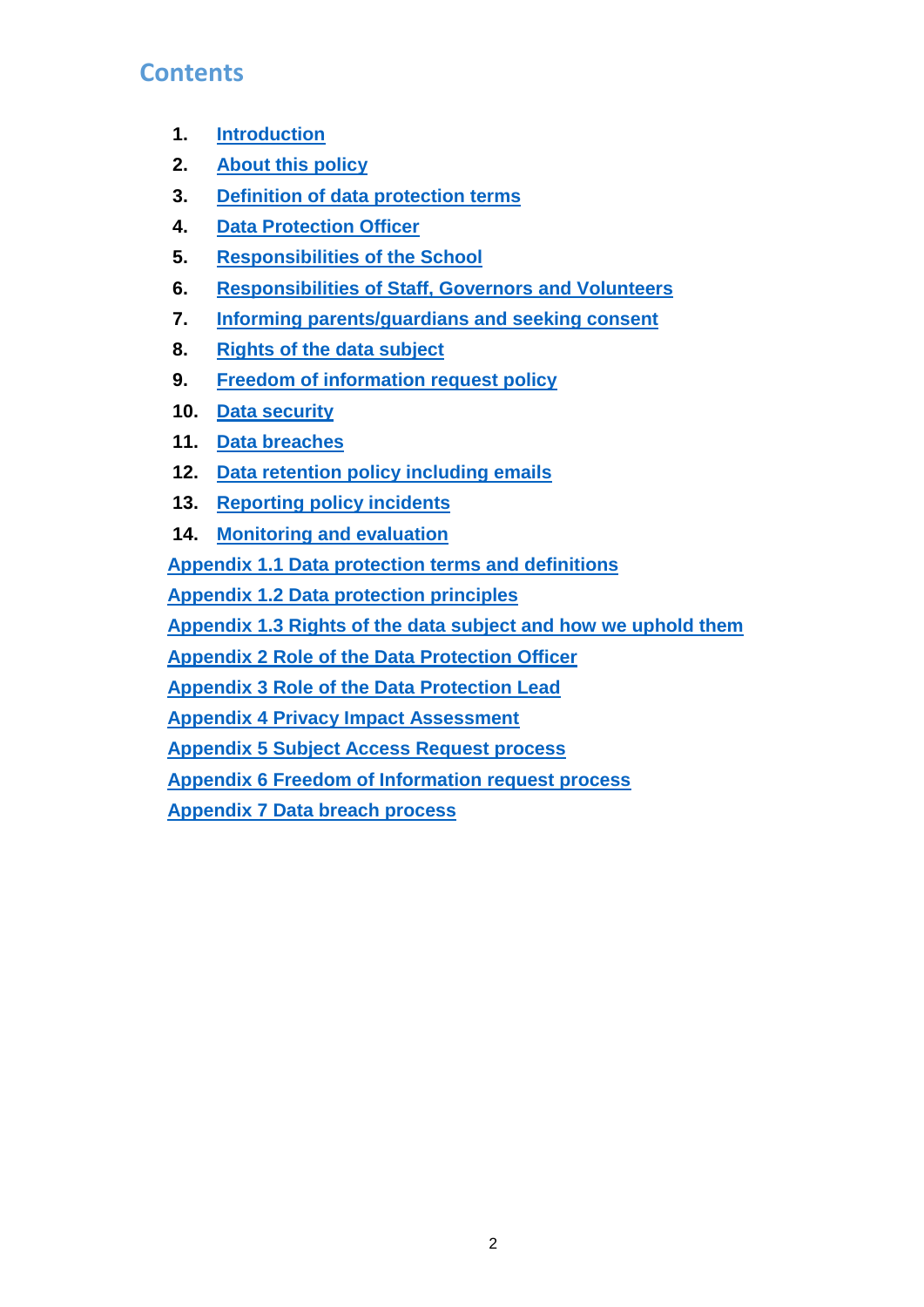

The school has chosen to adopt the Somerset County Council model policy. Our values wheel makes explicit what we are seeking to achieve for our whole community, staff, students and parents. Drawing on our Christian foundations we aim to ensure we are committed to protecting all of the personal data we handle. The Data Protection and FOI Policy reflects these values in how we will apply the policy.

#### **Introduction**

- 1.1. Everyone has rights with regard to the way in which their personal data is handled. During the course of our activities as Wadham School, we will collect, store and process personal data about our students, workforce, parents and others. This makes us a data controller in relation to that personal data.
- 1.2. We are committed to the protection of all personal data and special category personal data for which we are the data controller.
- 1.3. The law imposes significant fines and reputational penalties for failing to lawfully process and safeguard personal data and failure to comply with this policy may result in penalties being applied.
- 1.4. All members of our workforce must comply with this policy when processing personal data on our behalf. Any breach of this policy may result in disciplinary or other action.

## <span id="page-2-0"></span>**About this policy**

- 2.1 The types of personal data that we may be required to handle include information about students, parents, our workforce (including staff, volunteers and governors) and others that we deal with. The personal data which we hold is subject to certain legal safeguards specified in the UK General Data Protection Regulation ('UK GDPR'), the Data Protection Act 2018, and other regulations (together 'Data Protection legislation').
- 2.2 This policy and any other documents referred to in it set out the basis on which we will process any personal data we collect from data subjects, or that is provided to us by data subjects or other sources.
- 2.3 This policy does not form part of any employee's contract of employment and may be amended at any time.
- <span id="page-2-1"></span>2.4 This policy sets out rules on data protection and the legal conditions that must be satisfied when we process personal data.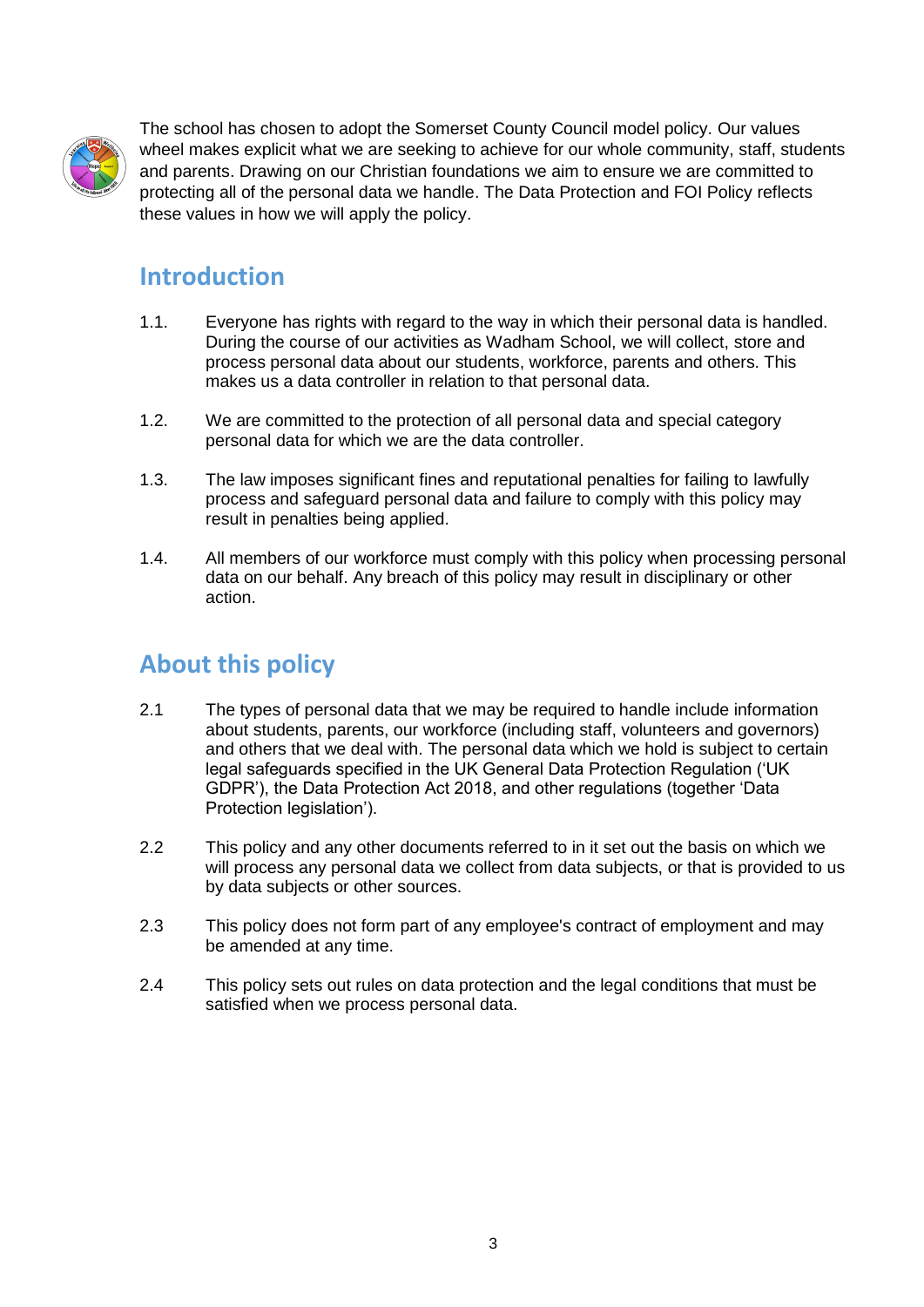#### **Definition of data protection terms**

<span id="page-3-0"></span>3.1 A list of definitions is included in Appendix 1.1 to this policy.

#### **Data Protection Officer**

- 4.1 As a school, we are required to appoint a Data Protection Officer (DPO **see Appendix 2**). Our DPO is Amy Brittan and can be contacted at [dposchools@somerset.gov.uk](mailto:dposchools@somerset.gov.uk)
- 4.2 The DPO is responsible for ensuring compliance with the Data Protection legislation and with this policy. Any questions about the operation of this policy or any concerns that the policy has not been followed should be referred in the first instance to the DPO.
- 4.3 The DPO will provide the School with an annual report on compliance including reported data breaches, requested for information and other interactions with the school.
- 4.4 Other day to day matters will be dealt with by The Data Protection Lead (DPL **see Appendix 3**), The Headteacher, Deputy Headteacher, and the Senior Administrator with the full support and guidance of the DPO.

#### **Responsibilities of Wadham School**

- 5.1 The School is committed to protecting and respecting the confidentiality of sensitive information relating to staff, students, parents and governors. The **school** will:
	- a) Follow the key principles of Data Protection legislation including the 6+1 principles of UK GDPR (**see Appendix 1.2**);
	- b) register with the Information Commissioners Office (ICO);
	- c) keep an up-to-date Data Asset Audit which lists all known uses of personal data in the School including the lawful basis for processing under Data Protection legislation, who it is shared with, where it is stored (including transfer out of the UK) and how long it is retained for.
	- d) verify that all systems that involve personal data or confidential information will be examined to see that they meet Data Protection regulations (see **paragraph 10 Data security**)
	- e) inform all users about their rights regarding data protection.
	- f) provide training to ensure that staff know their responsibilities;
	- g) monitor its data protection and information security processes on a regular basis, changing practices if necessary (see **paragraph 10 Data security**).

#### <span id="page-3-1"></span>**Responsibilities of Staff, Governors and Volunteers**

- 6.1 All staff, governors and volunteers are responsible for checking that any information that they provide to the School is accurate and up to date.
- 6.2 All staff are responsible for ensuring that any personal data they use in the process of completing their role: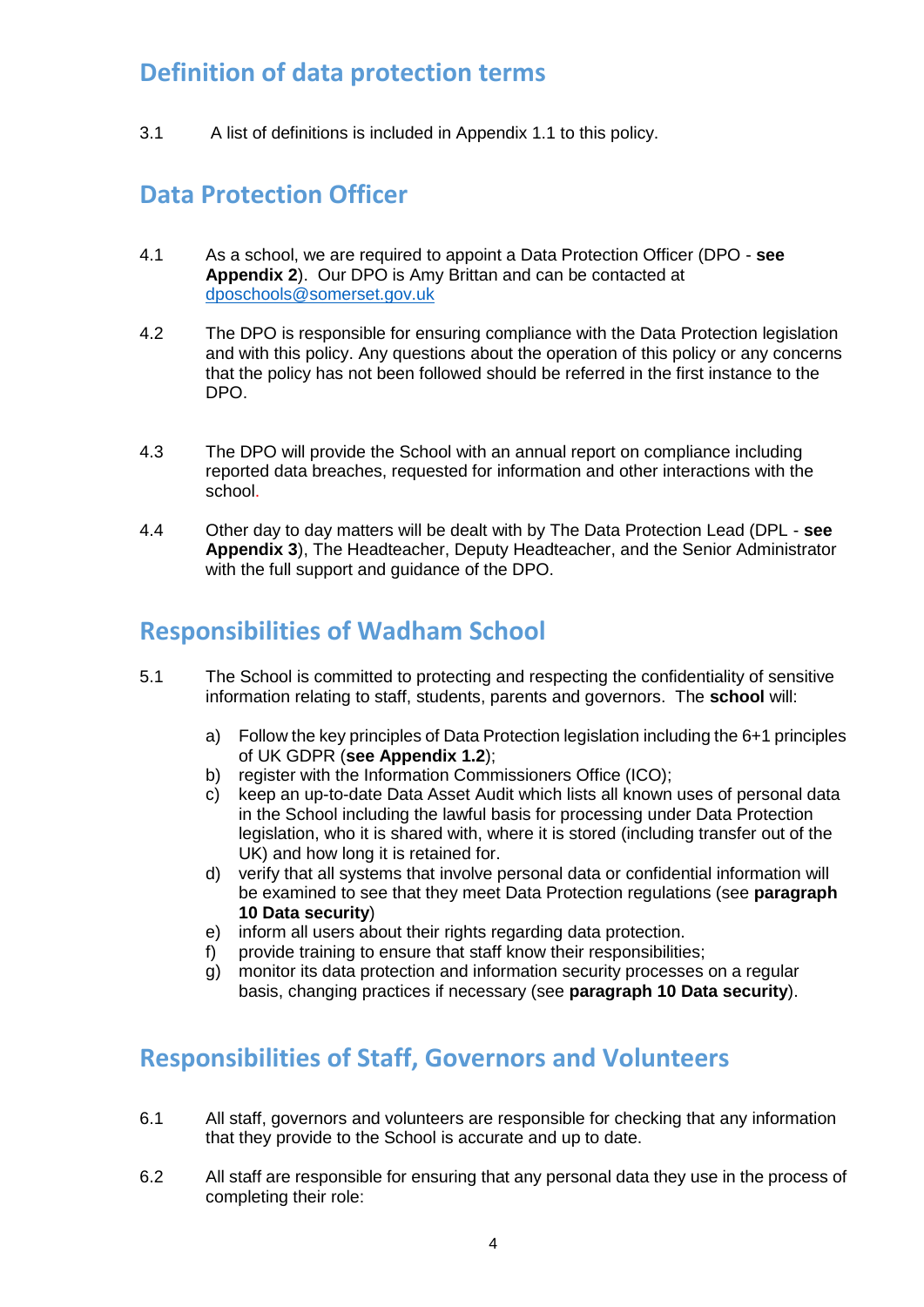- a) is not in the view of others who do not have the authority to view the data;
- b) is kept securely in a locked cabinet when not being used;
- c) is stored on a secure local or network drive;
- d) if on a school PC or laptop, that the device is locked when the staff member is out of the room;
- e) that passwords for school systems are not shared with other staff members or students;
- f) if kept on removable storage (USB device) approved by the school, that this is password protected and encrypted. The data held on these devices must be backed up regularly and this is the responsibility of the individual;
- g) is not disclosed to any unauthorised third party (this includes verbal disclosures of confidential information);
- h) is assessed and approved by the Senior Leadership Team or the DPL with advice from the DPO (see **Appendix 4 Privacy Impact Assessment**) if used within an app, webservice or other application.
- 6.3 Staff should follow the security measures set out in **paragraph 10 Data security.**
- 6.4 Staff will report any loss, theft or mishandling of personal data promptly to the data protection lead.
- 6.5 Staff should note that unauthorised disclosure or transgression of the above statements or security measures in may result in disciplinary or other action.
- 6.6 Staff and Governors should ensure that they use the email address provided by the school for **only** school-related business and communication. All communication remains the property of the School and may be disclosed as part of a Subject Access Request (**see Appendix 5**)
- 6.7 If using a personal device to access school emails, the staff member / governor will take care not to download any personal information about students or other staff to their personal device, and respond to emails within the email app.
- 6.8 Staff and Governors will follow the email retention policy as laid out in **paragraph 12 Data retention policy including emails.**
- 6.9 When Staff and Governors leave the School , they are required to hand over all personal data belonging to other students or staff. They must not remove any personal data without the permission of the School. Taking personal data with no lawful basis may be a criminal offence.

## <span id="page-4-0"></span>**Informing parents/guardians and seeking consent**

- 7.1 The School will inform the Parents/Guardians of the importance of the personal data the School uses and the importance of keeping this up to date. This process will include at least an annual data collection sheet (with the return of this document being recorded) and reminders to update personal information (e.g. contact numbers) in newsletters and at tutor or class meetings.
- 7.2 Consent will be sought regarding matters of non-statutory use of personal data such as the use of images and names in publicity materials on induction or when required. The returns to these permissions will be recorded and exemptions communicated to staff.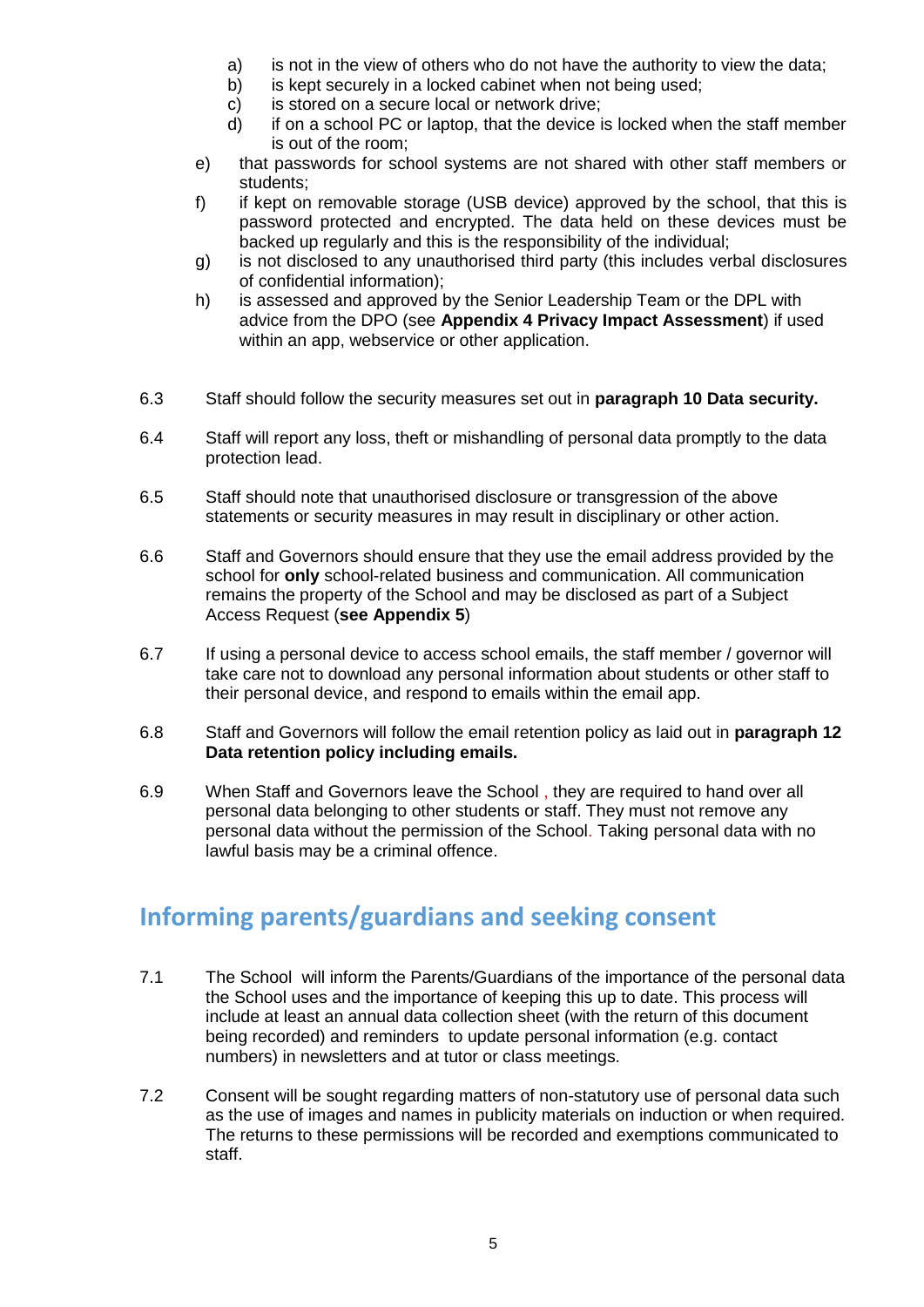- 7.3 In relation to all students under the age of [12/13] years old we will seek consent from an individual with parental responsibility for that student.
- 7.4 We will generally seek consent directly from a student who has reached the age of [12/13], however we recognise that this may not be appropriate in certain circumstances and therefore may be required to seek consent from an individual with parental responsibility.
- 7.5 If consent is required for any other processing of personal data of any data subject, then the form of this consent must:
	- a. inform the data subject of exactly what we intend to do with their personal data
	- b. require them to positively confirm that they consent we cannot ask them to opt-out rather than opt-in
	- c. inform the data subject of how they can withdraw their consent.
	- d. Any consent must be freely given, which means that we cannot make the provision of any goods or services or other matter conditional on a data subject giving their consent.
- 7.6 The DPO must always be consulted in relation to any consent form before consent is obtained.
- 7.7 A record must always be kept of any consent, including how it was obtained and when.

## <span id="page-5-0"></span>**Rights of the data subject**

1

- 8.1 All people having personal data stored by the School have the right to:
	- a) obtain from the School confirmation if personal data concerning him or her (or their child) is being processed;
	- b) Where this is the case, have a copy of the personal data and the following information:
		- (i) the purposes of the processing;
		- (ii) the third parties that the data will be shared with;
		- (iii) the period for which the personal data will be stored;
		- (iv) the existence of the right to request from the School to correct, erase or restrict processing of personal data if the data can be proved to be incorrectly held;
		- (v) the right to lodge a complaint with a supervisory authority;
		- (vi) where the personal data is not collected from the data subject, any available information as to its source.
	- c) if exemptions are placed on any of the data above, because of safeguarding or other issues, the existence of this data will be declared.
- 8.2 The School will place on its website a Privacy Notice<sup>1</sup> regarding the personal data held about students and why it is processed. Privacy Notices for workforce and governors will be distributed to data subjects and be held on the school network.
- 8.3 Access to the data is called a Subject Access Request. Any person who wishes to exercise this right (or their parental right) should make a request (which does not

<sup>1</sup> <https://www.gov.uk/government/publications/data-protection-and-privacy-privacy-notices> or contact [dposchools@somerset.gov.uk](mailto:dposchools@somerset.gov.uk) for adapted versions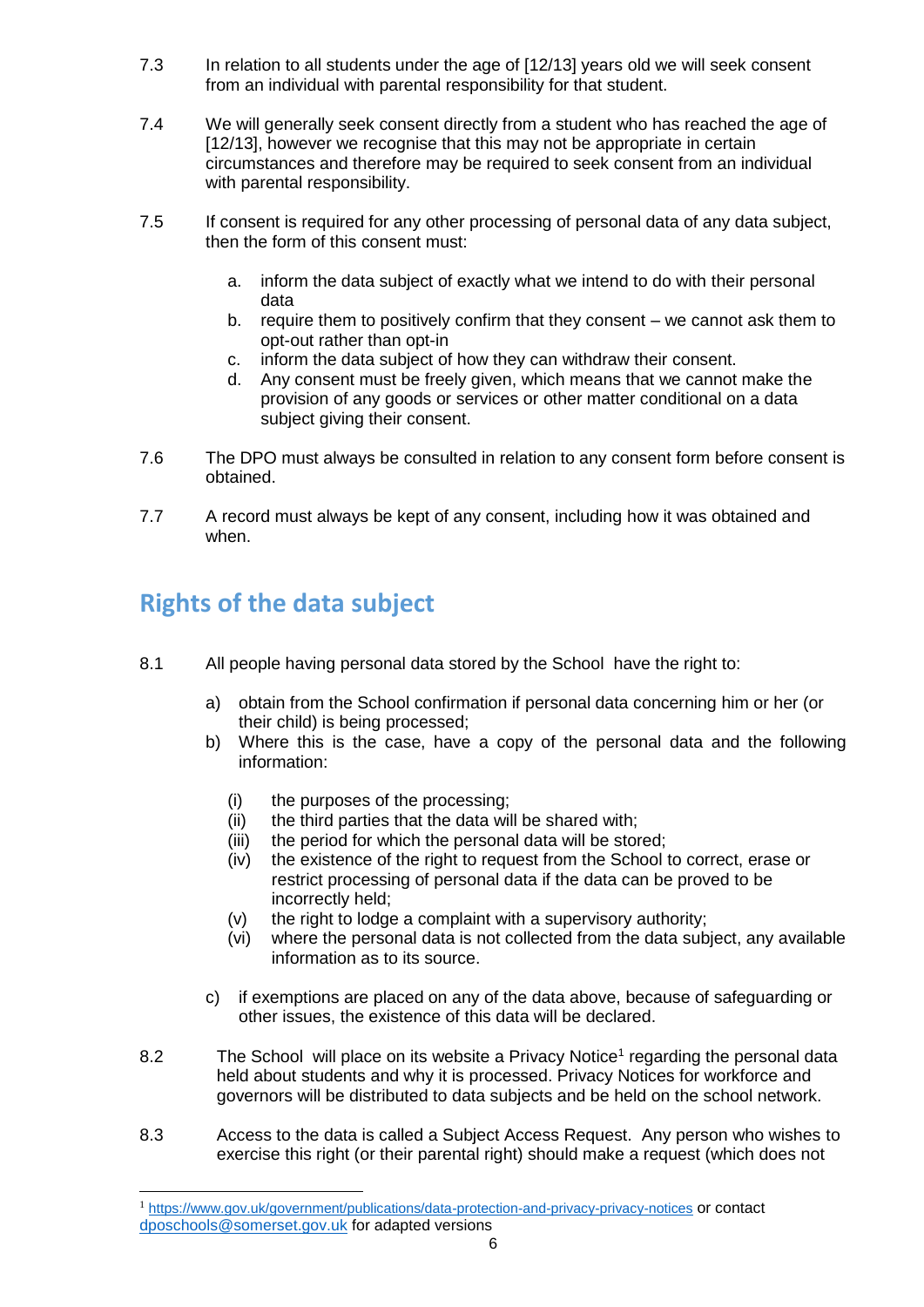need to be in writing) and submit it to the Headteacher/Chair of Governors. The process for dealing with a Subject Access Request is outlined in **Appendix 5**.

- 8.4 The School aims to comply with requests for access to personal information as quickly as possible and in accordance with advice from the ICO and other professional agencies.
- **8.5** *Note: For Maintained Schools (Excluding Academies and free schools)* A parent or carer can request to see their child's educational record, or request it on behalf of their child, in writing. The information will be presented within 15 school days of the request. If there is a cost of retrieving the information, for example if a copy must be made, the governing body may charge the parent the amount that it will cost but no more (dependent on the number of pages of information to be supplied). Other than this, there will be no charge for the information requested. For further information on how the School upholds the rights of the data subject please see **Appendix 1.3**

#### <span id="page-6-0"></span>**Freedom of Information request policy**

- 9.1 The governing body of Wadham School is committed to openness and transparency and this policy sets out the procedures and obligations on the School when a Freedom of Information request is received.
- 9.2 The Freedom of Information Act allows anyone to request information without giving a reason. The request must though state the name and address of the person as well as what information they are seeking. When a request is received this will be considered and the information, if held, will be provided unless one of the exemptions in the Act applies.
- 9.3 **Making requests**: Requests for information should be made clear and addressed to Andrew Jackson [\(amjackson@wadhamschool.co.uk\)](mailto:amjackson@wadhamschool.co.uk) or by post at Wadham School, Yeovil Road, Crewkerne TA18 7NT.
- 9.4 **Responding to requests**: Any request made to Wadham School will be complied with in accordance with the time limits in the Act. For schools, this is 20 school days (i.e. not including weekends, holidays or school closure days) or 60 working days if this is shorter. The school will inform the DPO of the request.
- 9.5 **Charges:** The School will respond to most requests free of charge, and only charge where significant costs are incurred. The school may choose to charge a fee for complying with requests for information under FOI. The fees will be calculated according to FOI regulations and the person notified of the charge before information is supplied. The School reserve the right to refuse to supply information where the cost of doing so exceeds the statutory maximum.
- 9.6 **Exemptions:** Whenever a request for information is received it will be reviewed with consideration given to whether one of the exemptions set out in the Act applies. Common exemptions include the data protection of others, confidentiality, the request going beyond the costs limit and prejudice being caused to the effective conduct of public affairs. There are other exemptions that may also be relevant. Where an exemption is being relied on to prevent disclosure of information, we would inform you that this is the case in our refusal notice.

#### **9.7 Publication scheme:**

The School has adopted the Information Commissioners' model publication scheme. This can be found at [https://ico.org.uk/for-organisations/guide-to-freedom-of](https://ico.org.uk/for-organisations/guide-to-freedom-of-information/publication-scheme/)[information/publication-scheme/](https://ico.org.uk/for-organisations/guide-to-freedom-of-information/publication-scheme/)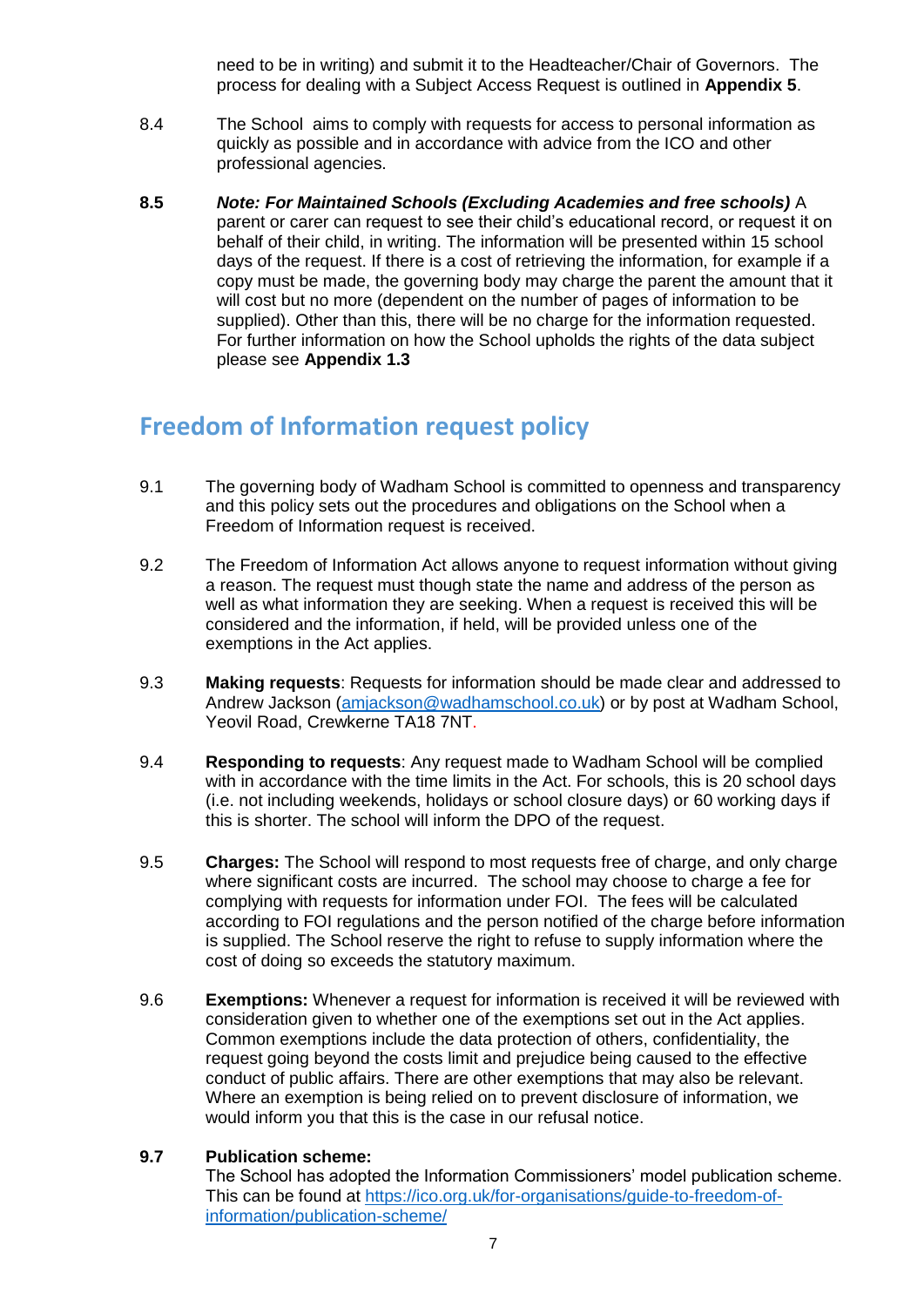- 9.8 **Complaints:** Anyone who has made an FOI request to the School and who is not happy with the response that has been received can have an internal review of how their request has been handled. This will be generally carried out by a senior member of staff who was not involved in the initial request response. If a requester wishes to have an internal review, this should be requested within two months of the initial decision being communicated. Once an internal review request is received, we aim to conclude the review and communicate the outcome of this within 20 school days. Following an internal review, if the requester is still not happy with the response, they have the right to complaint to the Information Commissioner's Office.
- 9.9 The process and record keeping for FOI requests is given in **Appendix 6**.

#### <span id="page-7-0"></span>**Data security**

- 10.1 We will take appropriate security measures against unlawful or unauthorised processing of personal data, and against the accidental loss of, or damage to, personal data.
- 10.2 We will put in place procedures and technologies to maintain the security of all personal data from the point of collection to the point of destruction.
- 10.3 Security procedures include:
	- a. **Entry controls.** Any stranger seen in entry-controlled areas should be reported to Sarah Lafferty-Jenkins
	- b. **Staff network and software permissions.** Staff will only have the level of permissions required for their role. When staff leave the School all their permissions and accounts will be deleted.
	- c. **Data walks.** The DPL and governor conduct an annual data walk to assess the risk of data loss around the school, including physical security. The record of the walk and findings forms part of our monitoring documentation.
	- d. **Data on display.** All personal data on display has been assessed for risk and minimised where necessary. Consent has been sought for display where we do not have a legal, public interest, or legitimate interest in displaying the personal data.
	- e. **Secure lockable desks and cupboards**. Desks and cupboards should be kept locked if they hold confidential information of any kind, or information which would cause distress or harm if it was disclosed. Student exercise books are not locked away as we have assessed the risk of data loss to be disproportionate to the cost of storage.
	- f. **Privacy Impact Assessments.** In line with Data Protection legislation, the School will carry out a Privacy Impact Assessment when using software or online tools which may, if breached, cause harm to the rights and freedoms of individuals. These risk assessments will be carried out with the support of the DPO (see **Appendix 4 Privacy Impact Assessment)** The risk of data being transferred in and out of the UK will also be assessed.
	- g. **Methods of disposal.** Paper documents will be shredded. Digital storage devices will be physically destroyed when they are no longer required. IT assets are disposed of in accordance with the ICO's guidance on the disposal of IT assets.
	- **h. Data retention**. To minimise the risk of data being lost or mishandled, we will not retain data including emails any longer than is required by law or where there is a business need. **See paragraph 12 Data retention policy.**
	- i. **Equipment.** Staff must ensure that individual monitors do not show confidential information to passers-by and that they log off from their device when it is left unattended.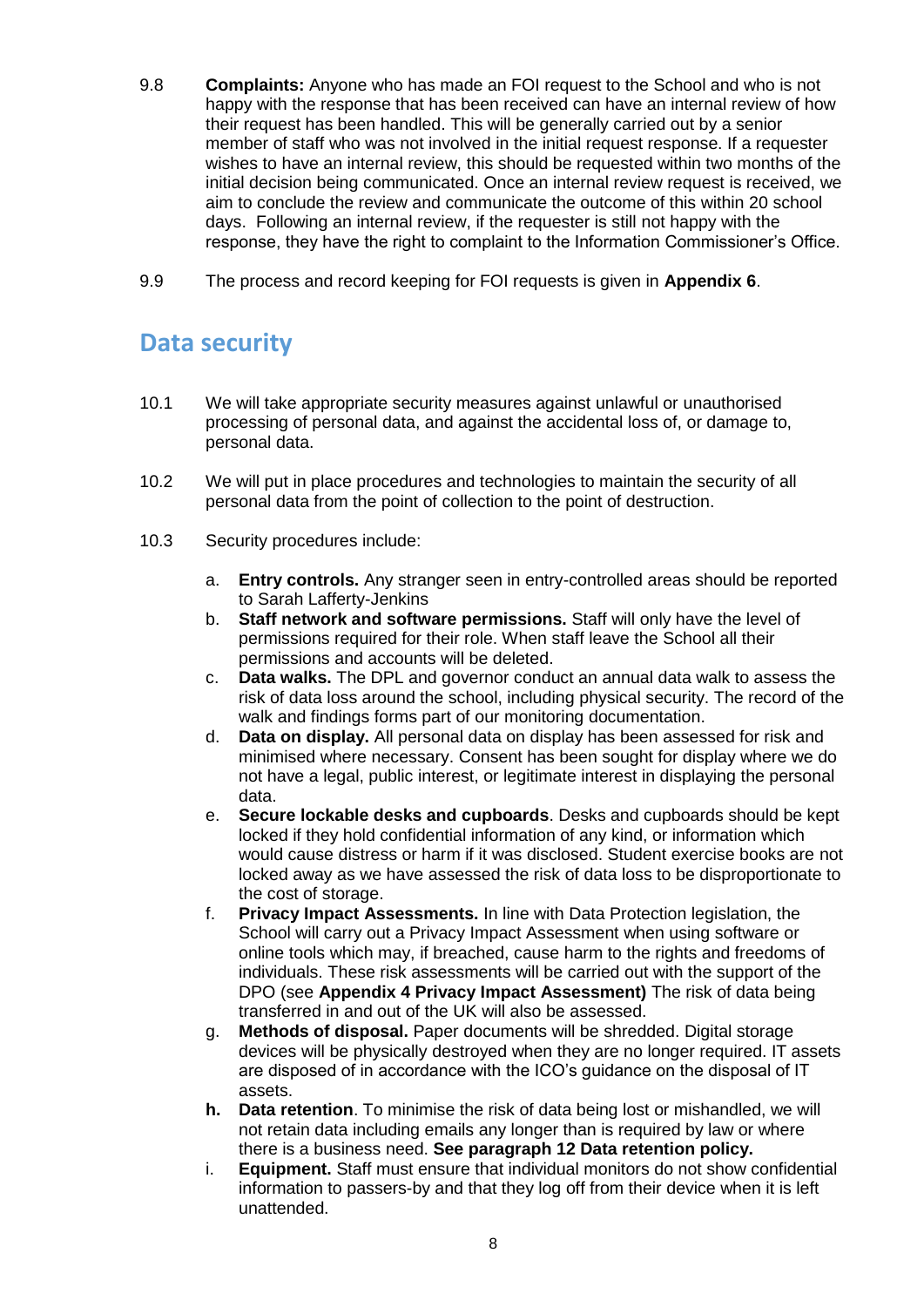#### j. **Working away from the school premises – paper documents. Sample statement:**

*Staff are permitted to take children's work/exercise books and markbooks home, ensuring that they are stored safely, e.g. when in transit, car doors to be locked if leaving vehicle. Staff are discouraged to take home documentation such as SEND reports, but on occasion this may be necessary. When necessary, such documentation should be stored securely in folders marked confidential and be stored in closed bags so cannot be seen. e.g. through a car window. All staff are responsible for the safe handling of pupil personal data when taken off-site and any loss or disclosure to third parties must be reported to the school data protection lead as soon as possible,*

- **k. Working away from the school premises – electronic working**. Staff are encouraged to access electronic documents via OneDrive or Teams. If *staff are using personal devices e.g. laptops and PCs for school business, care must be taken to ensure that family members or other third parties do not access any information relating to pupils at the school. A personal laptop or PC must have up to date virus protection. If staff believe pupil personal data may have been disclosed to third parties, this must be reported to the school data protection lead as soon as possible*.
- l. **Document printing.** Documents containing personal data must be collected immediately from printers and not left on photocopiers.
- 10.4 Specific cybersecurity measures include:
	- a. **In the event of a cyberattack.** Staff must follow the School 's procedure e.g. turn off device and inform the school office and do not connect device to the school network until it has been checked by the school technician. If systems are infected, the School will follow the Business Continuity Plan and inform the school's technician and Action Fraud. If personal data has been accessed, disclosed or is irretrievable, the School will follow the Data Breach procedure in Section 11.
	- b. **Password security.** Staff are prompted to change network passwords every 90 days and passwords must be complex and not repeated. Staff will be reminded to change their email passwords annually, particularly if they have never changed their password since their account has been created. Passwords will not be shared with any other user.
	- c. **Admin password security.** The School will retain all high-level login details for their systems including administrator passwords for the network, wireless connections, anti-virus, remote learning systems. There will be 2 factor authentitication. The login details will be kept securely by the IT Manager.
	- d. **Permissions.** User access to systems will be regularly reviewed by the school technician and access will be removed or downgraded when no longer required e.g. when a user has left the School. All access will be reviewed annually as part of end of year tasks.
	- e. **Anti-virus and firewall protection**. The School will have appropriate systems in place to protect against cyberattack, ransomware and compromised accounts. This will be annually checked by the school technician.
	- f. **Encryption.** All devices that have access to data attached to the network are fully encrypted in line with current guidance from Schools ICT at Somerset County Council.
	- g. **Personal devices.** Personal devices may connect to the network with SLT permission but in full compliance with the ICT policies and this permission may be withdrawn at any time. The School's technical support will inform the owner/user that if a mobile device connects to the internet connection, then the device's online activity will be monitored and logged by the School's Internet Service Provider.
	- h. **Back-ups.** Information including data in SIMS and the school network drives is backed up on and offsite at regular intervals determined by the school's technical support. The School technician will carry out annual testing of the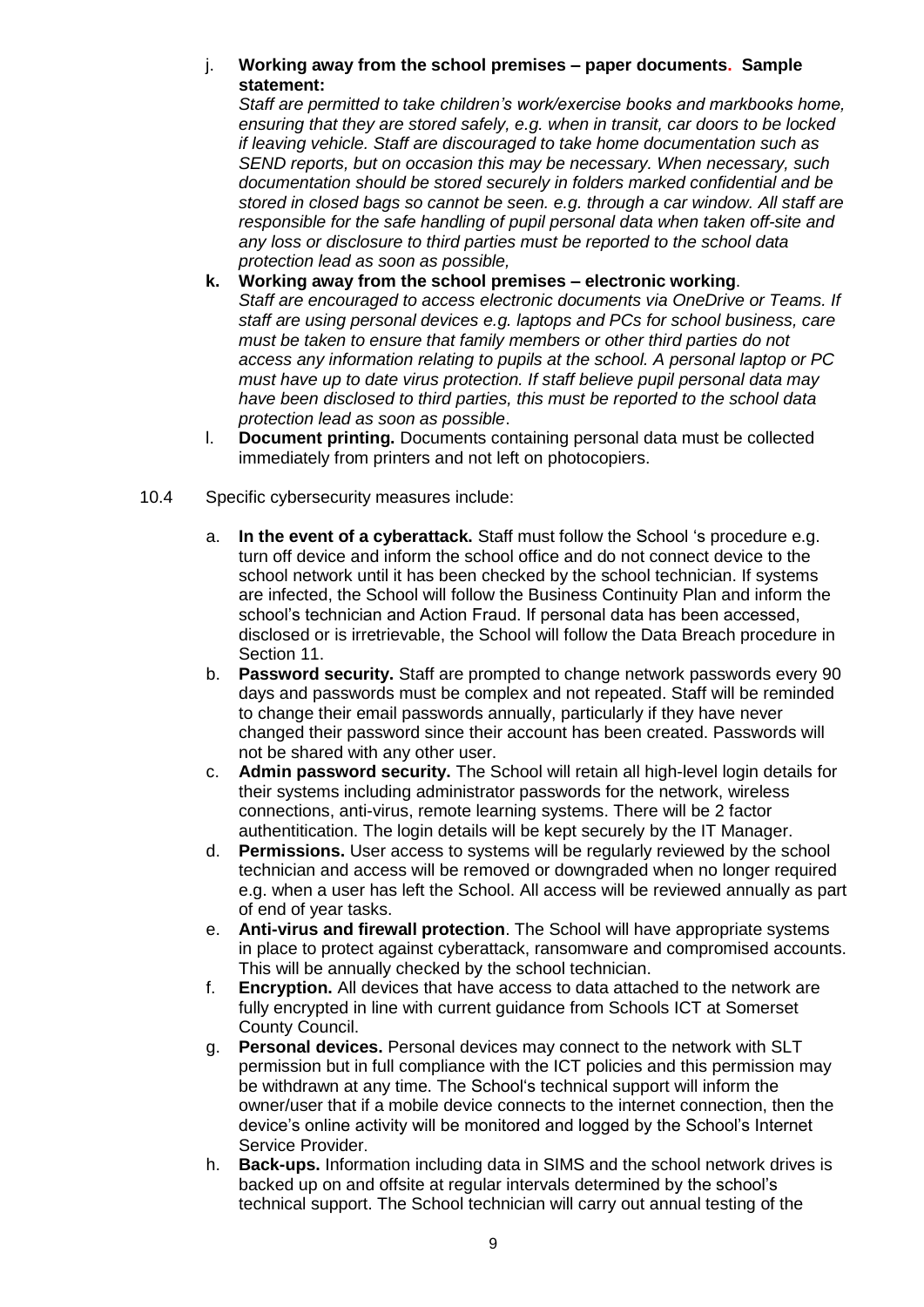back-ups to ensure that information can be restored in the event of the systems being compromised.

- i. **Staff cybersecurity training.** Staff will complete the [National Cyber Security](https://www.ncsc.gov.uk/training/StaySafeOnline_web/index.html#/menu/5f215cc1006d2436a3b6c5e2)  [Centre's online training module](https://www.ncsc.gov.uk/training/StaySafeOnline_web/index.html#/menu/5f215cc1006d2436a3b6c5e2) to increase awareness of possible risk. This will be part of induction for new staff and a requirement for existing staff.
- j. **Acceptable User Policies.** Staff and learners will sign and follow the School's appropriate Acceptable Use Policies. The School's technical support will sign and follow the specific AUP for technicians.
- 10.5 Any member of staff found to be in breach of the security measures may be subject to disciplinary action.

#### <span id="page-9-0"></span>**Data breaches**

- 11.1 If there is a data breach the School will inform the DPO who will then advise on any actions.
- 11.2 Any data breaches will be recorded, comprising the facts relating to the personal data breach, its effects and the remedial action taken as shown in Appendix 7.
- 11.3 If there is judged to be a significant risk to the rights and freedoms of the affected data subject, the School will communicate the breach to the data subjects with the support of the DPO.
- 11.4 In the case of a personal data breach where there is a significant risk of harm to the rights and freedoms of data subjects, the ICO should be informed as soon as possible and **within 72 hours of notification**. Further investigation of the breach can take place after this notification in line with advice from the DPO and the ICO.
- 11.5 Data breaches are reported using the information found at on the ICO website <https://ico.org.uk/for-organisations/report-a-breach/> and [https://ico.org.uk/for](https://ico.org.uk/for-organisations/guide-to-the-general-data-protection-regulation-gdpr/personal-data-breaches/)[organisations/guide-to-the-general-data-protection-regulation-UK GDPR/personal](https://ico.org.uk/for-organisations/guide-to-the-general-data-protection-regulation-gdpr/personal-data-breaches/)[data-breaches/](https://ico.org.uk/for-organisations/guide-to-the-general-data-protection-regulation-gdpr/personal-data-breaches/)
- 11.6 When reporting a breach, Data Protection legislation states that we must provide:
	- a. a description of the nature of the personal data breach including, where possible:
	- b. the categories and approximate number of individuals concerned; and
	- c. the categories and approximate number of personal data records concerned;
	- d. the name and contact details of the data protection officer or other contact point where more information can be obtained;
	- e. a description of the likely consequences of the personal data breach; and
	- f. a description of the measures taken, or proposed to be taken, to deal with the personal data breach, including, where appropriate, the measures taken to mitigate any possible adverse effects.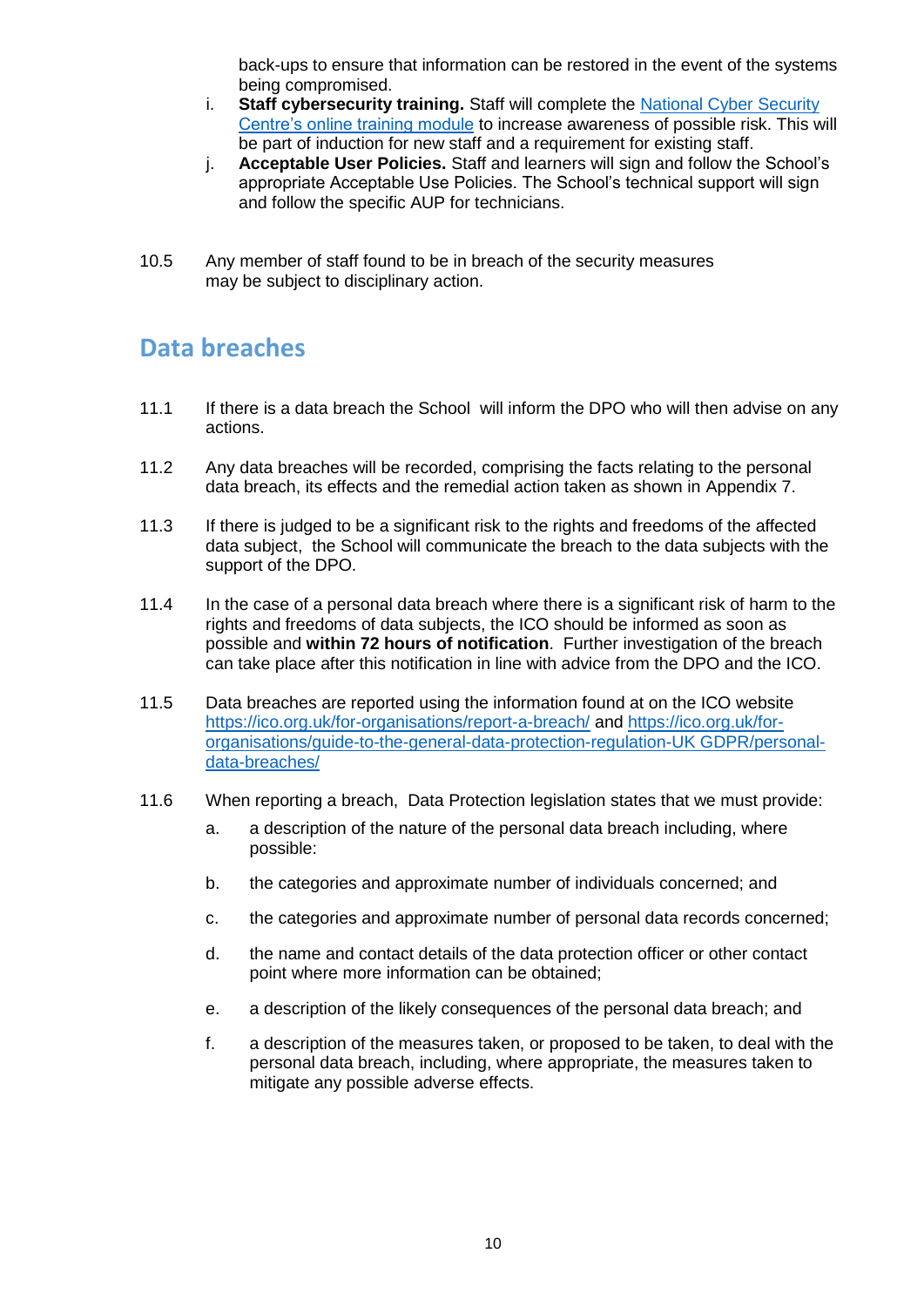### <span id="page-10-0"></span>**Data retention policy including emails**

- 12.1 The School has responsibilities under the Data Protection Principles to keep data only for as long as necessary.
- 12.2 In respect of the length of time that schools should keep the data the School will follow the advice from the IRMS using their Records Management Toolkit for schools<sup>2</sup>.
- 12.3 The School has a clear email retention policy of 6 months. Emails containing personal information of students or staff members which may be required for learning or safeguarding purposes are attached to the student or staff members SIMS or CPOMS / My Concern / Safeguarding folder and permanently deleted from our email system.
- 12.4 If paper is due to be destroyed it will be cross-cut shredded either by the school or by a commercial company.
- 12.5 If data is held on electronic devices then this will be deleted in line with the advice from the ICO<sup>3</sup>
- 12.6 A record should be kept of the data destroyed and/or the certificate of destruction issued by a third party.

## <span id="page-10-1"></span>**Reporting policy incidents**

13.1 Any member of staff, parent or other individual who considers that the Policy has not been followed in respect of personal data should raise the matter with the Head Teacher/Chair of Governors.

#### <span id="page-10-2"></span>**Monitoring and evaluation**

<span id="page-10-3"></span>14.1 This policy will be monitored and reviewed in line with the School policy review procedure.

1

<sup>2</sup> <http://irms.org.uk/page/SchoolsToolkit>

<sup>3</sup> <https://ico.org.uk/for-the-public/online/deleting-your-data/>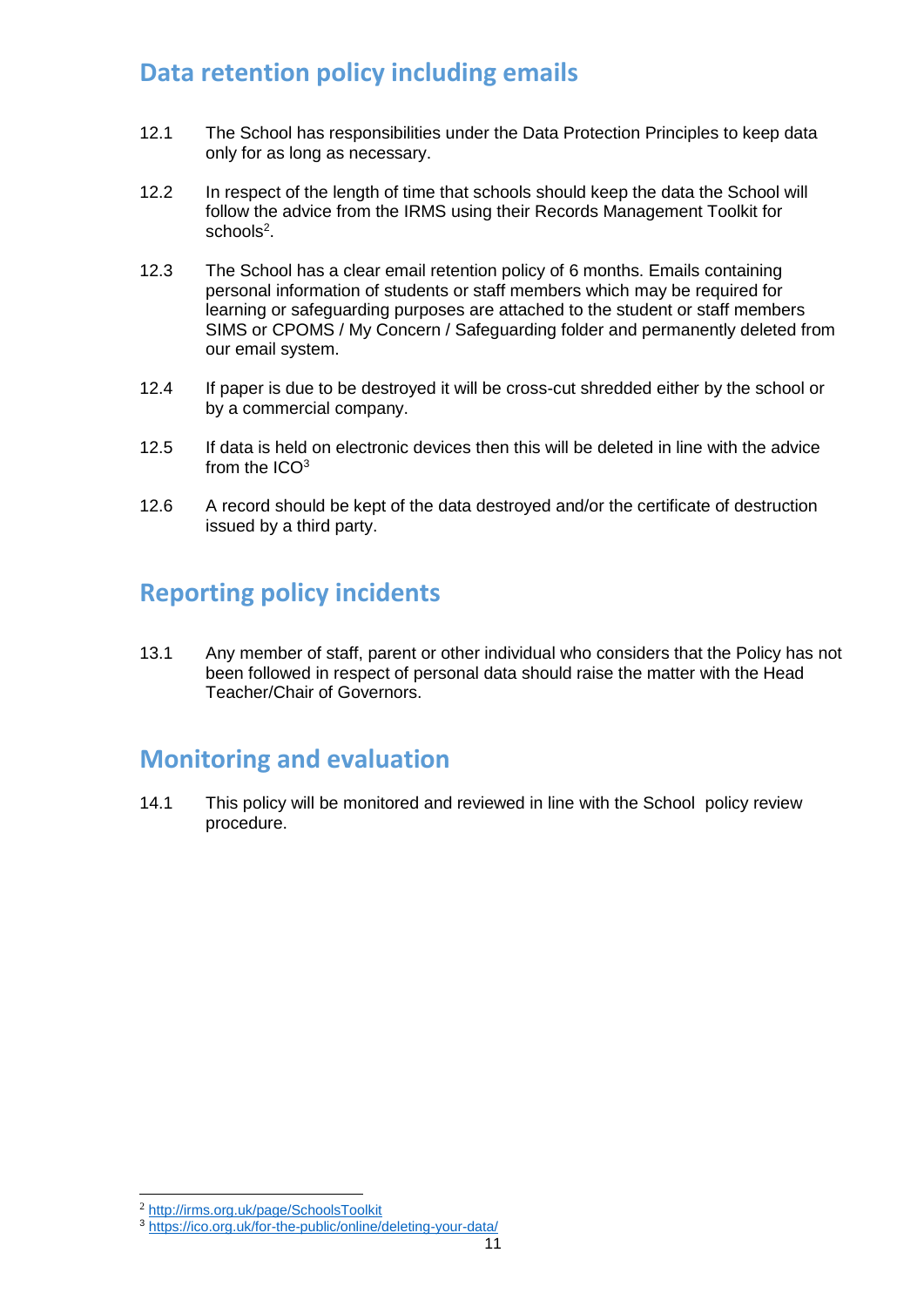## **Appendix 1.1: Data Protection terms and definitions**

| <b>Term</b>                                     | <b>Definition</b>                                                                                                                                                                                                                                                                                                                                                                                                                                                                                                              |
|-------------------------------------------------|--------------------------------------------------------------------------------------------------------------------------------------------------------------------------------------------------------------------------------------------------------------------------------------------------------------------------------------------------------------------------------------------------------------------------------------------------------------------------------------------------------------------------------|
| Data                                            | Information which is stored electronically, on a computer, or in<br>certain paper-based filing systems.                                                                                                                                                                                                                                                                                                                                                                                                                        |
| Data Asset Audit                                | The inventory of all the data processed by the School including the<br>lawful basis for processing, who it is shared with, where it is<br>transferred (including out of the UK) and how long it is retained for,                                                                                                                                                                                                                                                                                                               |
| Data Subjects                                   | For the purpose of this policy include all living individuals about<br>whom we hold personal data. This includes students, our<br>workforce, staff, and other individuals. A data subject need not be<br>a UK national or resident. All data subjects have legal rights in<br>relation to their personal information.                                                                                                                                                                                                          |
| Personal Data                                   | Any information relating to an identified or identifiable living natural<br>person (a data subject); an identifiable living natural person is one<br>who can be identified, directly or indirectly, in particular by<br>reference to an identifier such as a name, an identification number,<br>location data, an online identifier or to one or more factors specific<br>to the physical, physiological, genetic, mental, economic, cultural<br>or social identity of that natural person.                                    |
| <b>Data Controllers</b>                         | The people who or organisations which determine the purposes for<br>which, and the manner in which, any personal data is processed.<br>They are responsible for establishing practices and policies in line<br>with Data Protection legislation. We are the data controller of all<br>personal data used in our business for our own commercial<br>purposes.                                                                                                                                                                   |
| Data Users                                      | Those of our workforce (including governors and volunteers)<br>whose work involves processing personal data. Data users must<br>protect the data they handle in accordance with this data<br>protection policy and any applicable data security procedures at all<br>times.                                                                                                                                                                                                                                                    |
| Data Processors                                 | Any person or organisation that is not a data user that processes<br>personal data on our behalf and on our instructions.                                                                                                                                                                                                                                                                                                                                                                                                      |
| Processing                                      | Any activity that involves use of the data. It includes obtaining,<br>recording or holding the data, or carrying out any operation or set<br>of operations on the data such as collection, recording,<br>organisation, structuring, storage, adaptation or alteration,<br>retrieval, consultation, use, disclosure by transmission,<br>dissemination or otherwise making available, alignment or<br>combination, restriction, erasure or destruction. Processing also<br>includes transferring personal data to third parties. |
| <b>Special Category</b><br><b>Personal Data</b> | Information about a person's racial or ethnic origin, political<br>opinions, religious or philosophical beliefs, trade union<br>membership, physical or mental health or condition or sexual life,<br>or genetic or biometric data.                                                                                                                                                                                                                                                                                            |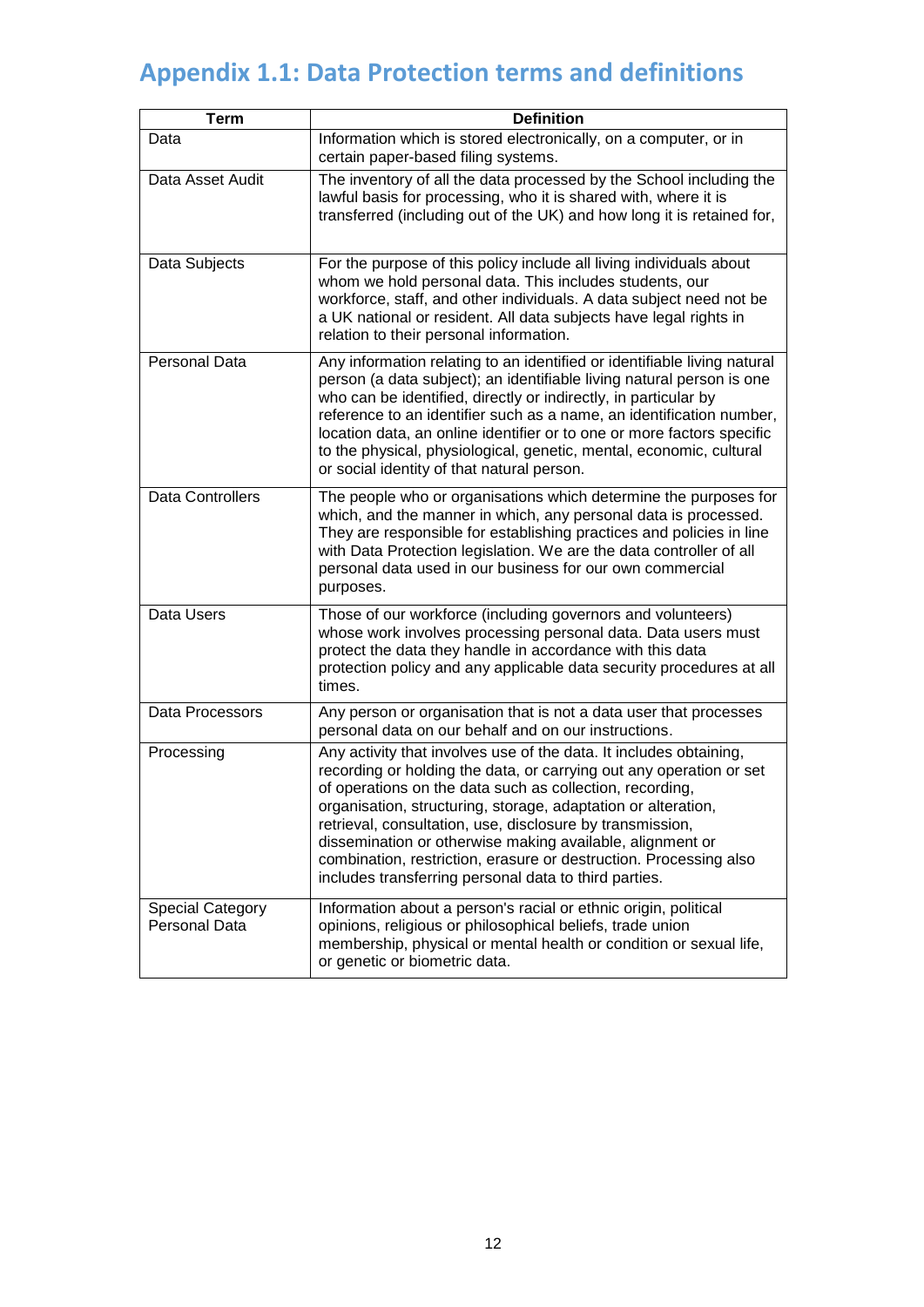## <span id="page-12-0"></span>**Appendix 1.2: Data Protection principles**

Anyone processing personal data must comply with the data protection principles.

These provide that personal data must be:

- processed fairly and lawfully and transparently in relation to the data subject
- processed for specified, lawful purposes and in a way which is not incompatible with those purposes
- adequate, relevant and not excessive for the purpose
- accurate and up to date
- not kept for any longer than is necessary for the purpose
- processed securely using appropriate technical and organisational measures.

Personal data must also:

- be processed in line with data subjects' rights (see Appendix 1.3)<br>• not be transferred to people or organisations situated in other cou
- not be transferred to people or organisations situated in other countries without adequate protection.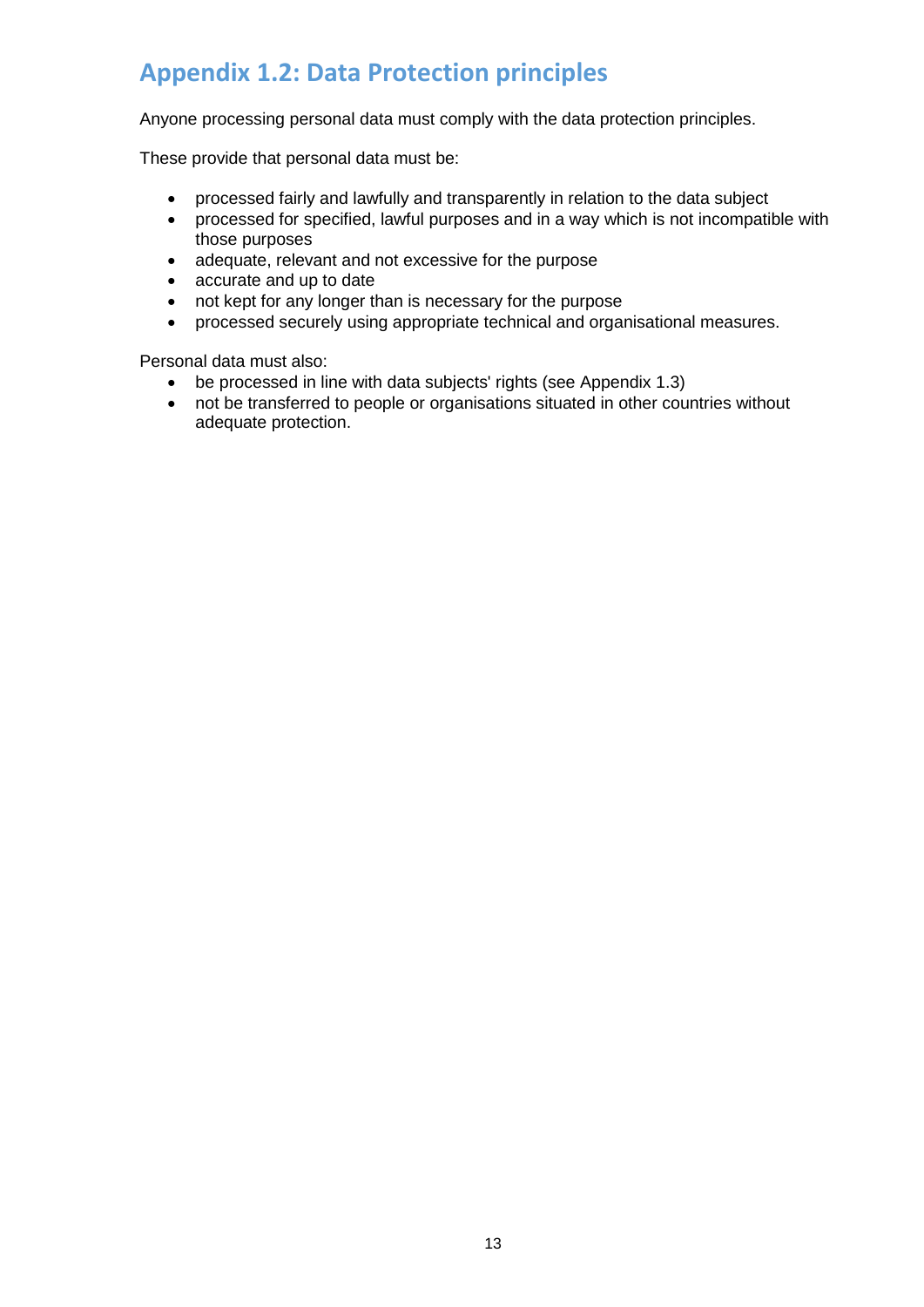## <span id="page-13-0"></span>**Appendix 1.3: Rights of the data subject and how we uphold them**

- 1. **The right to be informed:** Data subjects are informed of how we process their personal data through Privacy Notices.
- 2. **The right of access:** Data subjects may request access to all personal data we hold about them. Such requests will be considered in line with the school's Subject Access Request Procedure.
- 3. **The right to rectification:** If a data subject informs the school that personal data held about them by the school is inaccurate or incomplete then we will consider that request and provide a response within one month. If we consider the issue to be too complex to resolve within that period then we may extend the response period by a further two months. If this is necessary, then we will inform the data subject within one month of their request that this is the case. We may determine that any changes proposed by the data subject should not be made. If this is the case, then we will explain to the data subject why this is the case. In those circumstances we will inform the data subject of their right to complain to the ICO at the time that we inform them of our decision in relation to their request.
- 4. **The right to erasure**: Data subjects have a right to have personal data about them held by the School erased only in the following circumstances.
	- Where the personal data is no longer necessary for the purpose for which it was originally collected.
	- When a data subject withdraws consent which will apply only where the school is relying on the individuals consent to the processing in the first place.
	- When a data subject objects to the processing and there is no overriding legitimate interest to continue that processing – see above in relation to the right to object.
	- Where the processing of the personal data is otherwise unlawful.
	- When it is necessary to erase the personal data to comply with a legal obligation.
	- If the School offers information society services to a pupil and consent is withdrawn in respect of that pupil in relation to those services.

The School is not required to comply with a request by a data subject to erase their personal data if the processing is taking place:

- to exercise the right of freedom of expression or information
- to comply with a legal obligation for the performance of a task in the public interest or in accordance with the law
- for public health purposes in the public interest
- for archiving purposes in the public interest, research or statistical purposes
- in relation to a legal claim.

If the School has shared the relevant personal data with any other organisation then we will contact those organisations to inform them of any erasure, unless this proves impossible or involves a disproportionate effort. The DPO must be consulted in relation to requests under this right.

5. **The right to restrict processing**: Data subjects have a right to 'block' or suppress the processing of personal data. This means that the School can continue to hold the personal data but not do anything else with it.

The School must restrict the processing of personal data:

- where it is in the process of considering a request for personal data to be rectified (see above)
- where the School is in the process of considering an objection to processing by a data subject
- where the processing is unlawful, but the data subject has asked the School not to delete the personal data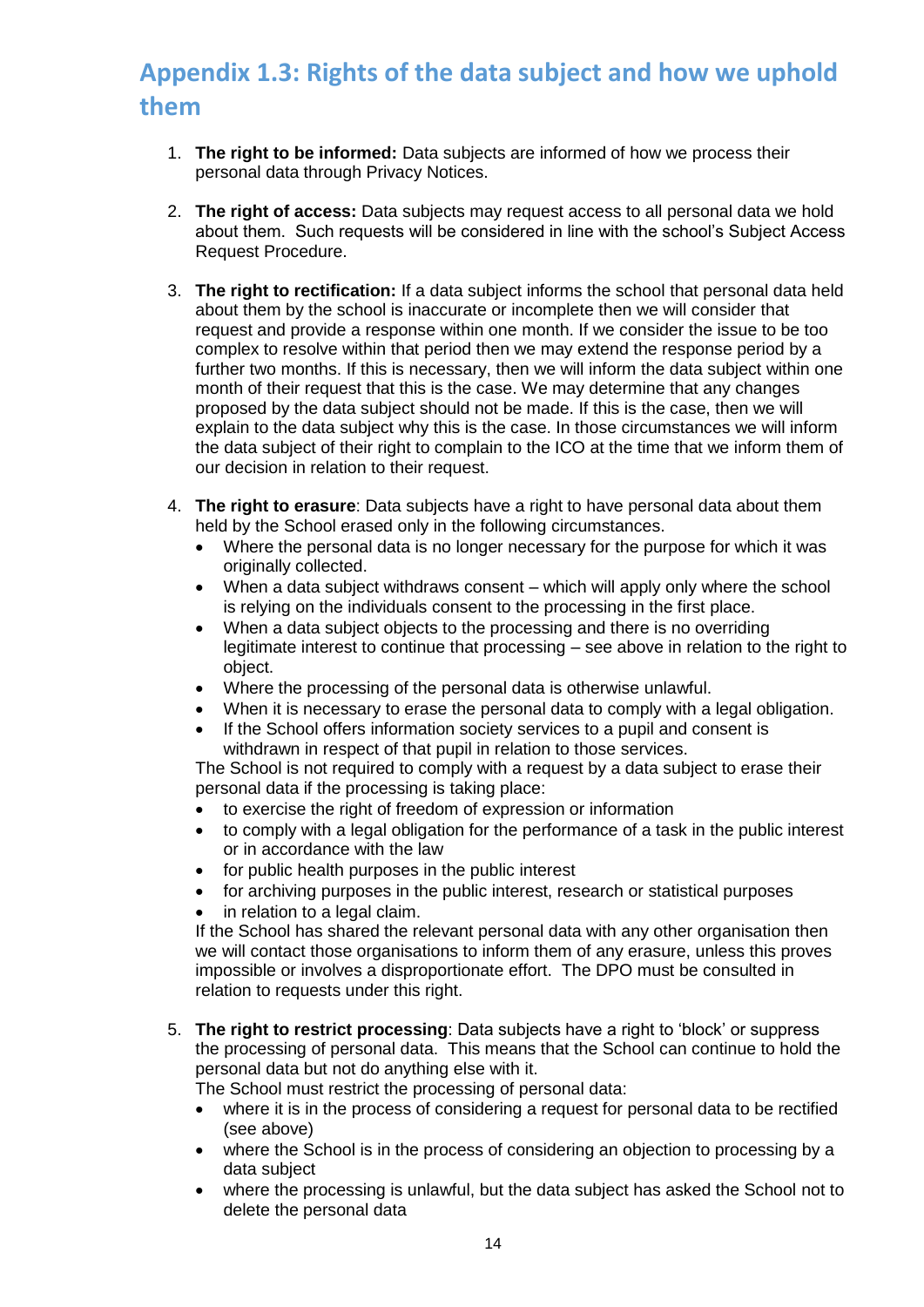- where the School no longer needs the personal data but the data subject has asked the School not to delete the personal data because they need it in relation to a legal claim, including any potential claim against the [Trust/Academy/School].
- If the School has shared the relevant personal data with any other organisation then we will contact those organisations to inform them of any restriction, unless this proves impossible or involves a disproportionate effort.

The DPO must be consulted in relation to requests under this right.

- 6. **The right to data portability**: In limited circumstances a data subject has a right to receive their personal data in a machine-readable format, and to have this transferred to another organisation. If such a request is made, then the DPO must be consulted.
- 7. **The right to object**: In certain circumstances data subjects may object to us processing their personal data. This right may be exercised in relation to processing that we are undertaking on the basis of a legitimate interest or in pursuit of a statutory function or task carried out in the public interest. An objection to processing does not have to be complied with where the School can demonstrate compelling legitimate grounds which override the rights of the data subject. Such considerations are complex and must always be referred to the DPO upon receipt of the request to exercise this right. In respect of direct marketing any objection to processing must be complied with. The School is not however obliged to comply with a request where the personal data is required in relation to any claim or legal proceedings.
- 8. **Rights in relation to automated decision making and profiling:** Note: The School will carefully consider whether it takes any decisions about any individuals by automated means. This includes any decisions made solely by automated means, and which has a legal effect in relation to the individual. This might include, for example, a decision as to whether to employ an individual. We consider it to be unlikely that this would apply to a School as there is always likely to be an element of human intervention in any decision making. However careful consideration should be given to this issue.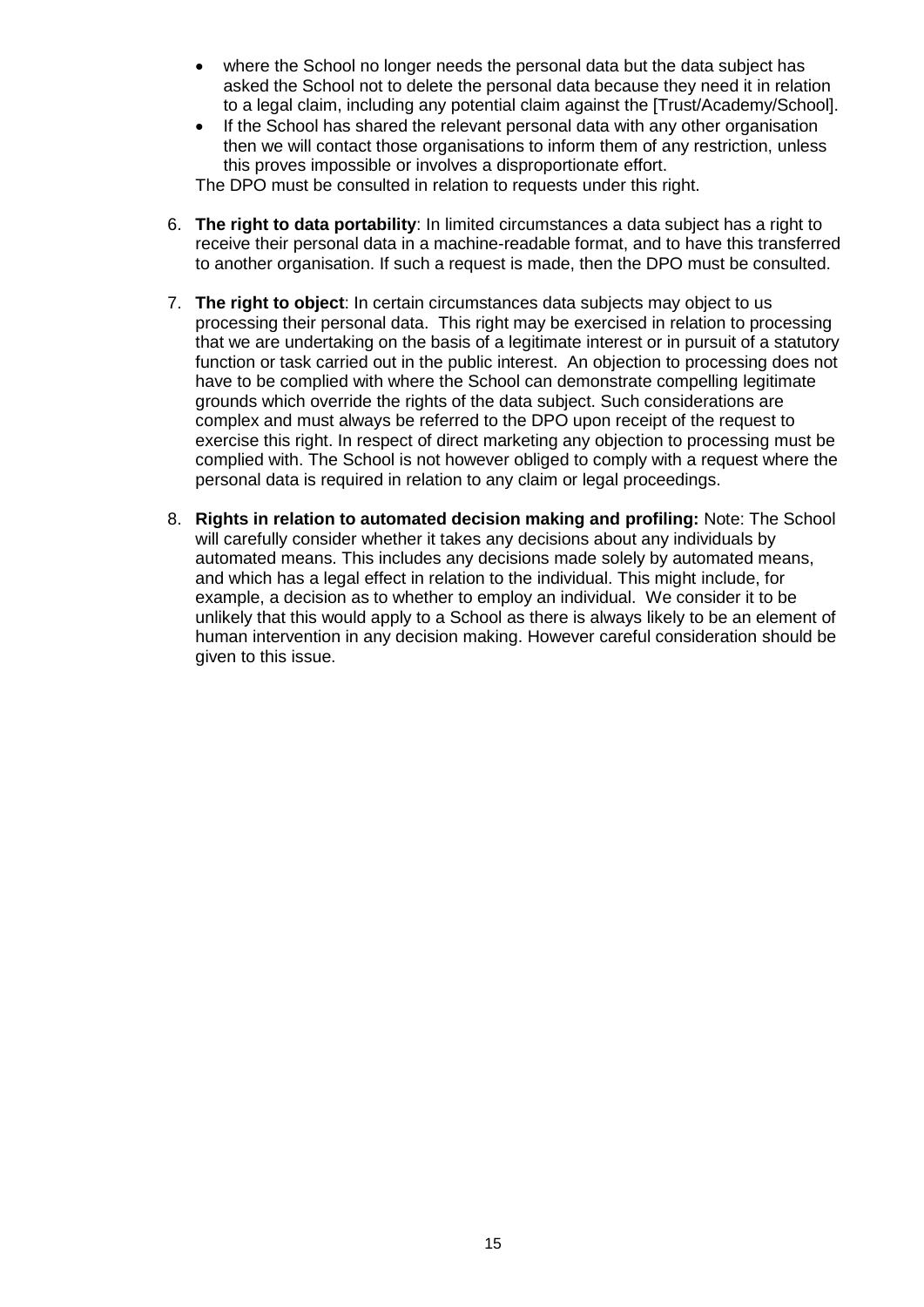## <span id="page-15-0"></span>**Appendix 2: Role of the Data Protection Officer**

#### **Purpose**

The Data Protection Officer (DPO) is responsible for monitoring compliance with current data protection law, and has the knowledge, support and authority to do so effectively. They oversee and verify the school's data protection processes and advise the school on best practice.

Within each school there will be a Data Protection Lead (DPL), who maintains contact with the DPO and is responsible for assisting in monitoring with compliance and verifies the school's data protection practices on a day to day basis.

#### **Data Protection Officer Responsibilities**

To:

- advise the school about their obligations under the UK General Data Protection Regulation and the Data Protection Act 2018;
- support the DPL in developing a joint understanding of the school's processing operations, information systems, data security processes and needs, and administrative rules and procedures;
- assist, in cooperation with the DPL, with the monitoring of the school's compliance with data protection law, by:
	- o collecting information to identify data processing activities;
	- o analysing and checking the compliance of data processing activities;
	- o informing, advising and issuing recommendations to the school;
	- $\circ$  ensuring they have current and detailed information in data protection issues and changes to the law, attending relevant training as appropriate;
- assist the DPL in making sure that the school's policies are followed, through:
	- o assigning responsibilities to individuals;
	- o awareness-raising activities;
	- o coordinating staff training;
	- o conducting internal data protection audits;
- advise on and assist the school with carrying out data protection privacy impact assessments, if necessary;
- act as a contact point for the ICO, assisting and consulting it where necessary, including:
	- o helping the ICO to access documents and information;
	- o seeking advice on data protection issues;
- act as a contact point for individuals whose data is processed (for example, staff, students and parents), including:
	- o responding with support from the DPL to subject access requests;
	- $\circ$  responding with support from the DPL to other requests regarding individuals' rights over their data and how it is used;
- take a risk-based approach to data protection, including:
	- $\circ$  prioritising the higher-risk areas of data protection and focusing mostly on these
	- $\circ$  advising the school if/when it should conduct an audit, which areas staff need training in, and what the DPO/DPL roles should involve.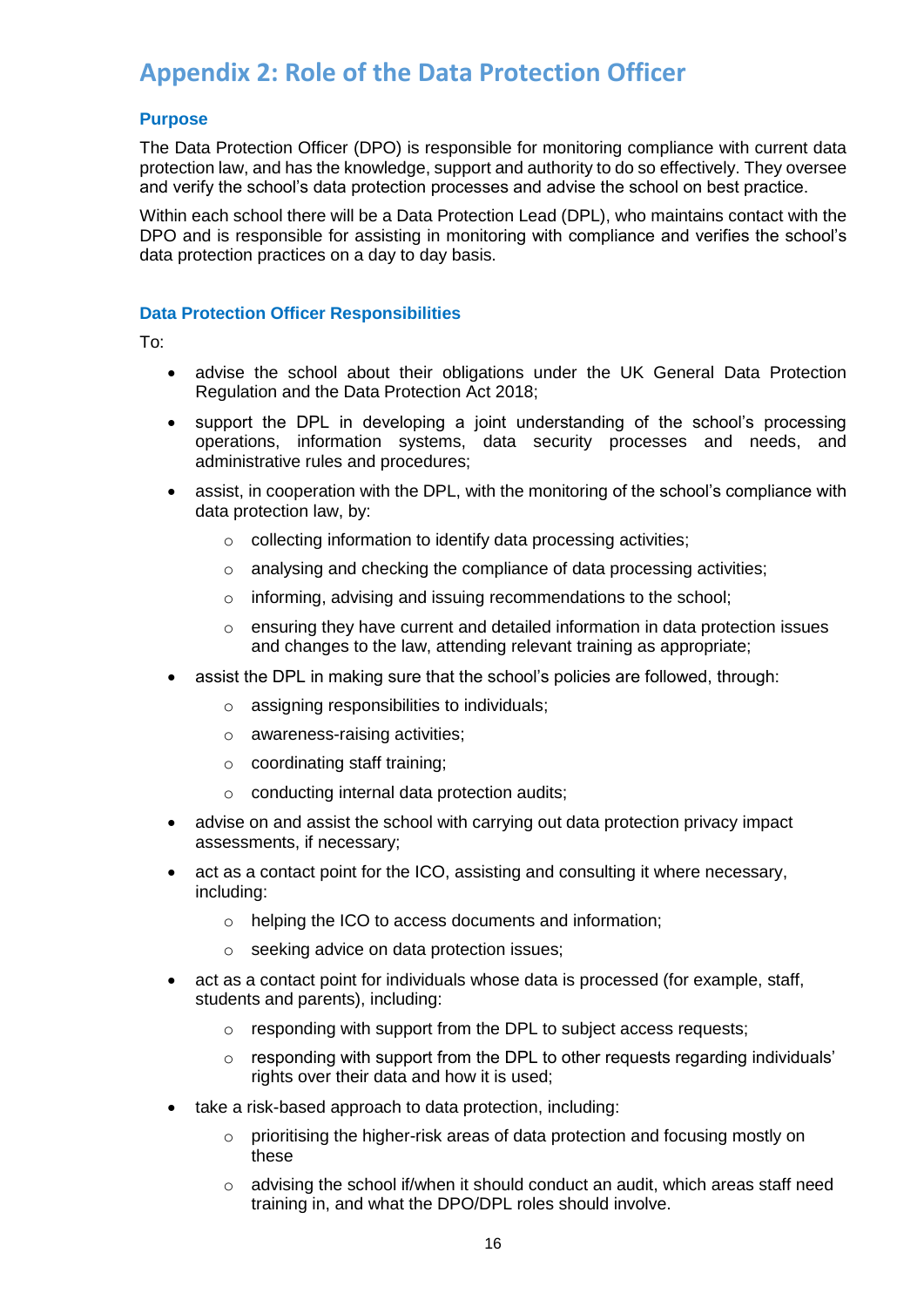- report to the governing board/board of trustees on the school's data protection compliance and associated risks;
- respect and uphold confidentiality, as appropriate and in line with data protection law, in carrying out all duties of the role;
- assist the DPL in maintaining a record of the school's data processing activities;
- work with external stakeholders, such as suppliers or members of the community, on data protection issues;
- working with the DPL in fostering a culture of data protection throughout the school;
- work closely with other departments and services to ensure UK GDPR compliance, such as HR, legal, IT and security;
- work with the Senior Leadership team at the school to ensure UK GDPR compliance;
- assist with any additional tasks necessary to keep the school compliant with data protection law and be successful in the role.

#### **Tasks**

From these responsibilities, isolated tasks should include:

- providing a model Data Protection Policy and assist in customising it for the school;
- advising on procedures and pro formas to allow the Data Protection Policy to be adhered to;
- providing advice on other associated policies and documents;
- providing materials and advice in completing a dynamic Data Asset Audit and assisting in its completion if necessary;
- checking issues with the Data Asset Audit;
- providing training materials to allow the DPL to assist staff in keeping up to date with Data Protection issues;
- acting as the point of contact for SAR and FOI requests and supporting the school to provide the information as required;
- providing a Data Protection Audit on a 3 yearly rota basis and producing a report for Governors at cost;
- providing telephone and email advice and support;
- providing regional training for the DPL and other staff;
- providing school based on-demand training at cost.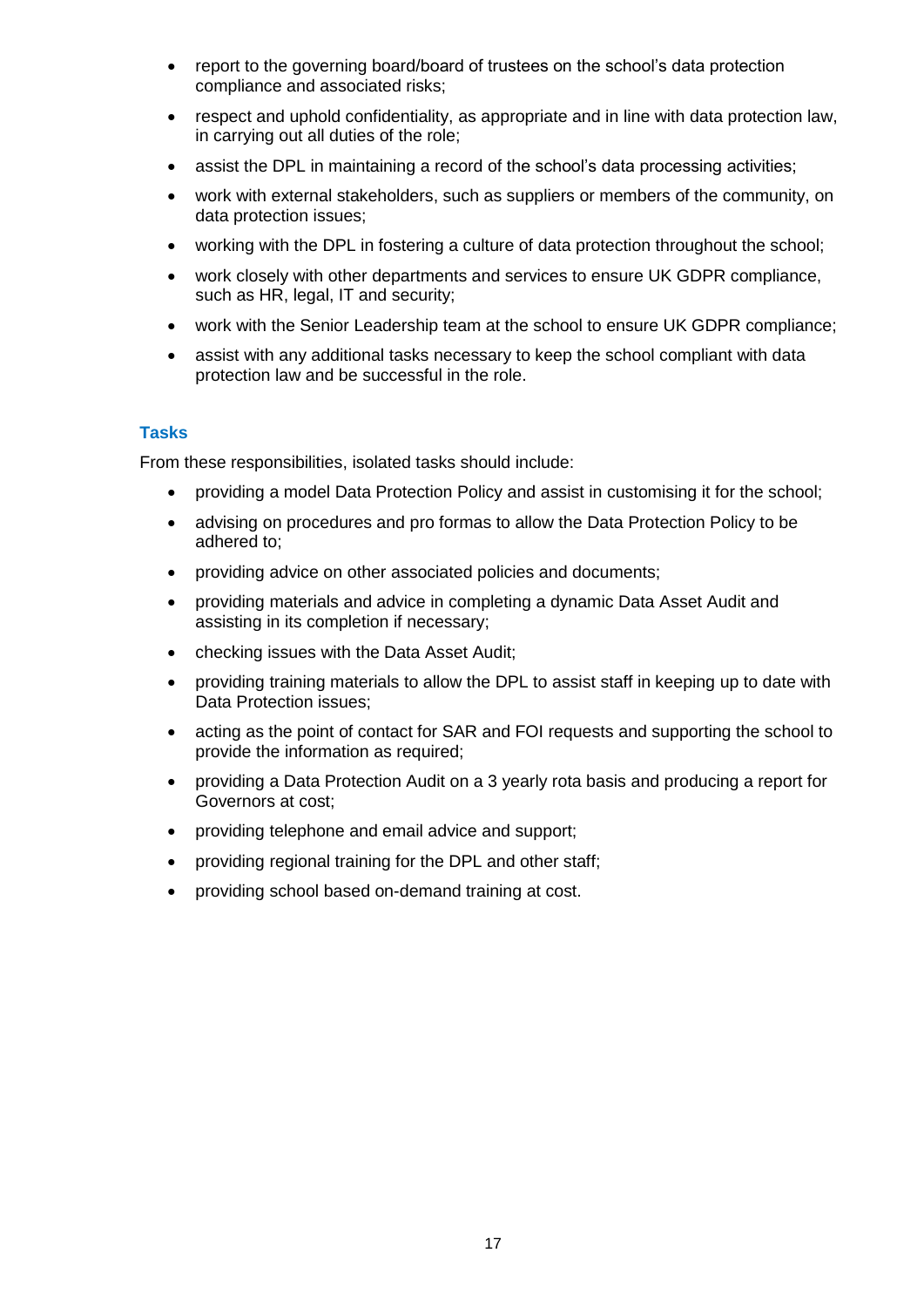## <span id="page-17-0"></span>**Appendix 3: Role of the Data Protection Lead**

#### **Data Protection Lead Responsibilities**

To:

- verify that the school has registered with the ICO;
- support the DPO in advising the school about their obligations under the Data Protection Act 2018;
- support the DPO in developing an understanding of the school's processing operations, information systems, data security processes and needs, and administrative rules and procedures;
- assist, in cooperation with the DPO, with the monitoring of the school's compliance with data protection law, by:
	- o collecting information to identify data processing activities;
	- o analysing and checking the compliance of data processing activities;
	- o informing, advising and issuing recommendations to the school;
	- $\circ$  ensuring they have current and detailed information in data protection issues and changes to the law, attending relevant training as appropriate;
- assist the DPO in making sure that the school's policies are followed, through:
	- o assigning responsibilities to individuals;
	- o awareness-raising activities;
	- o coordinating staff training;
	- o conducting internal data protection audits;
- act as a contact point for the DPO in supporting individuals whose data is processed (for example, staff, students and parents), including:
	- o responding with support from the DPO to subject access requests;
	- $\circ$  responding with support from the DPO to other requests regarding individuals' rights over their data and how it is used;
- assist the DPO in maintaining a record of the school's data processing activities providing this on a yearly basis to the DPO;
- assisting the DPO in working with external stakeholders, such as suppliers or members of the community, on data protection issues;
- working with the DPO in fostering a culture of data protection throughout the school;
- work with the Senior Leadership team at the school to ensure UK GDPR compliance;
- assist with any additional tasks necessary to keep the school compliant with data protection law and be successful in the role.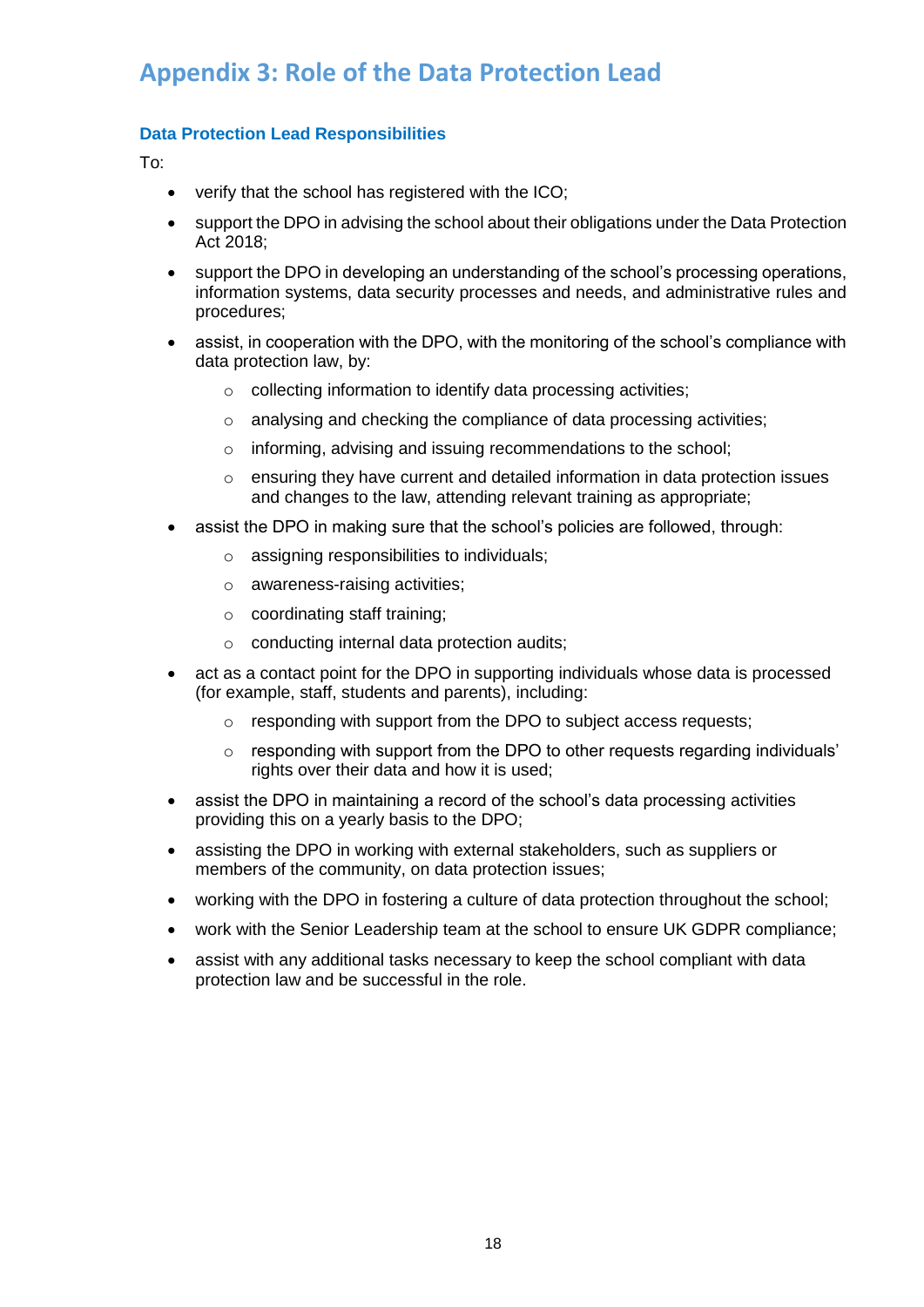#### **Tasks**

From these responsibilities, isolated tasks should include:

- act as the point of contact with the DPO;
- assist in customising the Data Protection Policy for the school;
- advising on procedures and pro formas to allow the Data Protection Policy to be adhered to;
- provide advice on other associated policies and documents;
- providing materials and advice in completing a Data Asset Audit and assisting in its completion if necessary;
- supplying the DPO with the Data Asset Audit on a yearly basis;
- <span id="page-18-0"></span>• using the training materials provided by the DPO to assist the staff in keeping up to date with Data Protection issues.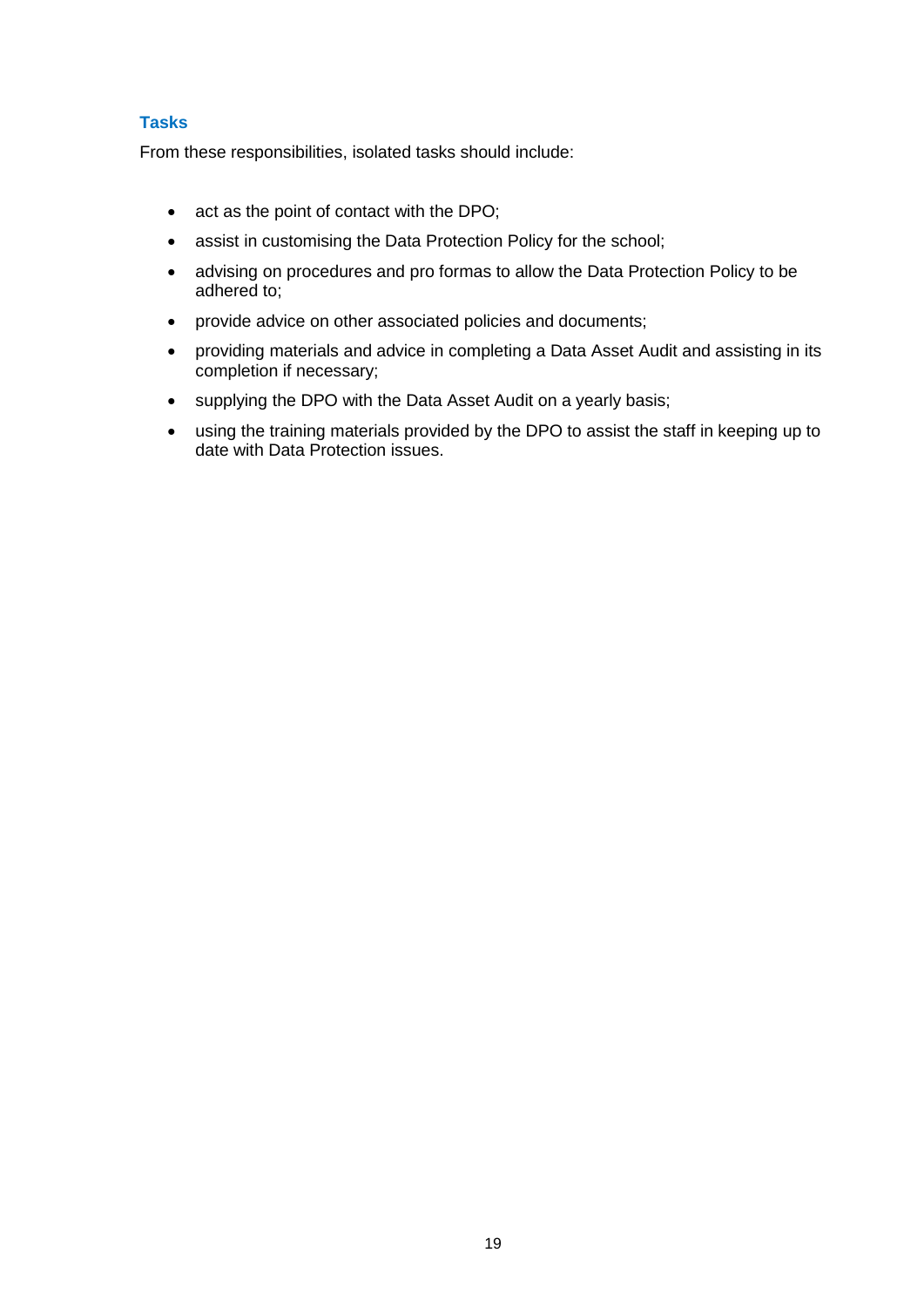## **Appendix 4: Privacy Impact Assessment**

Before the use of any new service that uses personal data, staff should fill in a Privacy Impact Assessment Form.

The Senior Leaders and/or the DPL, with advice from the DPO will then approve the use and the information be placed on the Data Asset Audit.

\_\_\_\_\_\_\_\_\_\_\_\_\_\_\_\_\_\_\_\_\_\_\_\_\_\_\_\_\_

#### Privacy Impact Assessment Form

Privacy Impact Assessment (PIA) for:

Name of Service/Software/App

#### **Data Protection Principles**

- processing to be lawful and fair
- purposes of processing be specified, explicit and legitimate
- adequate, relevant and not excessive
- accurate and kept up to date
- kept for no longer than is necessary
- processed in a secure manner

#### **Why we need a Privacy Impact Assessment – screening questions**

We need to complete this form because:

- the use involves the collection of new information about individuals;
- the use compels individuals to provide information about themselves;
- the information about individuals will be disclosed to organisations or people who have not previously had routine access to the information;
- we are using information about individuals for a purpose it is not currently used for, or in a way it is not currently used
- we are using new technology that might be perceived as being privacy intrusive, for example, the use of biometrics or facial recognition;
- the use results in us making decisions or acting against individuals in ways that can have a significant impact on them;
- the information about individuals is of a kind particularly likely to raise privacy concerns or expectations, for example, health records, criminal records or other information that people would consider to be private;
- the use requires us to contact individuals in ways that they may find intrusive.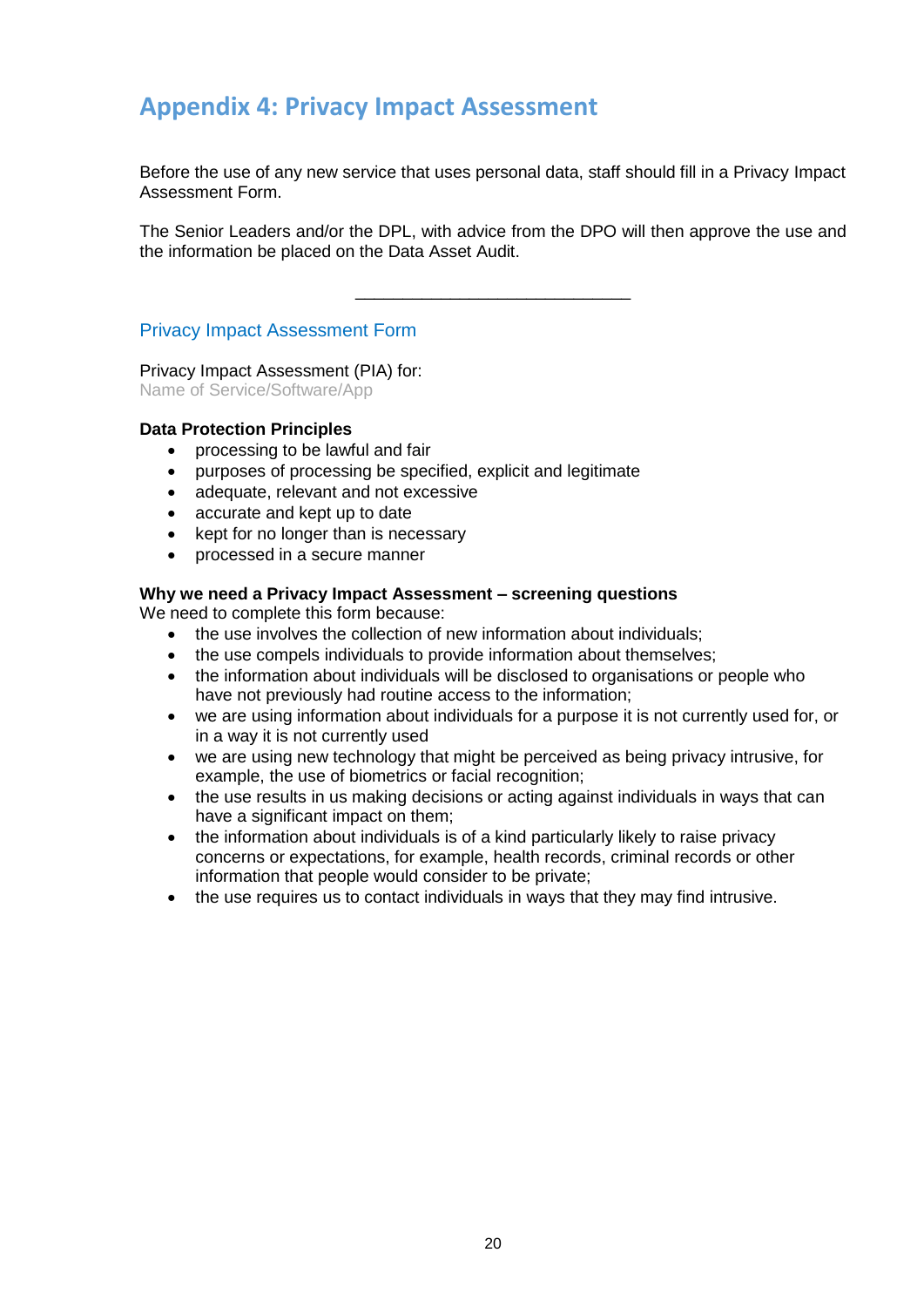| Describe the service                                                                     |                     |                                 |            |                           |  |                  |
|------------------------------------------------------------------------------------------|---------------------|---------------------------------|------------|---------------------------|--|------------------|
|                                                                                          |                     |                                 |            |                           |  |                  |
|                                                                                          |                     |                                 |            |                           |  |                  |
| Describe the data collected and the possible uses of the data                            |                     |                                 |            |                           |  |                  |
|                                                                                          |                     |                                 |            |                           |  |                  |
| List of data held                                                                        |                     |                                 |            | <b>Collection of data</b> |  |                  |
|                                                                                          |                     |                                 |            |                           |  |                  |
|                                                                                          |                     |                                 |            |                           |  |                  |
|                                                                                          |                     | <b>Possible uses</b>            |            |                           |  |                  |
|                                                                                          |                     |                                 |            |                           |  |                  |
|                                                                                          |                     |                                 |            |                           |  |                  |
|                                                                                          |                     |                                 |            |                           |  |                  |
| Identify the privacy, related risks and possible solutions To be discussed with the Data |                     |                                 |            |                           |  |                  |
| <b>Protection Lead</b><br>Privacy issue                                                  | Risk to individuals |                                 |            | <b>DPA Risks</b>          |  | Possible         |
|                                                                                          |                     |                                 |            |                           |  | <b>Solutions</b> |
| 1.                                                                                       | $\bullet$           |                                 |            | $\bullet$                 |  | $\bullet$        |
| 2.                                                                                       | $\bullet$           |                                 |            | $\bullet$                 |  | $\bullet$        |
| 3.                                                                                       | $\bullet$           |                                 |            | $\bullet$                 |  | $\bullet$        |
| 4.                                                                                       | $\bullet$           |                                 |            | $\bullet$                 |  | $\bullet$        |
| 5.                                                                                       | $\bullet$           |                                 |            | $\bullet$                 |  | $\bullet$        |
| 6.                                                                                       | $\bullet$           |                                 |            | $\bullet$                 |  | $\bullet$        |
| Sign off and notes                                                                       |                     |                                 |            |                           |  |                  |
| Comments on risks                                                                        |                     |                                 |            |                           |  |                  |
|                                                                                          |                     | Processes that must be in place |            |                           |  |                  |
|                                                                                          |                     |                                 |            |                           |  |                  |
| Contact point for future privacy concerns                                                |                     |                                 |            |                           |  |                  |
| Data Protection Officer:<br>dposchools@somerset.gov.uk                                   |                     |                                 |            |                           |  |                  |
| Data Protection Lead:<br>A Person - amjackson@wadhamschool.co.uk                         |                     |                                 |            |                           |  |                  |
| Date completed:                                                                          |                     |                                 | 22/10/2021 |                           |  |                  |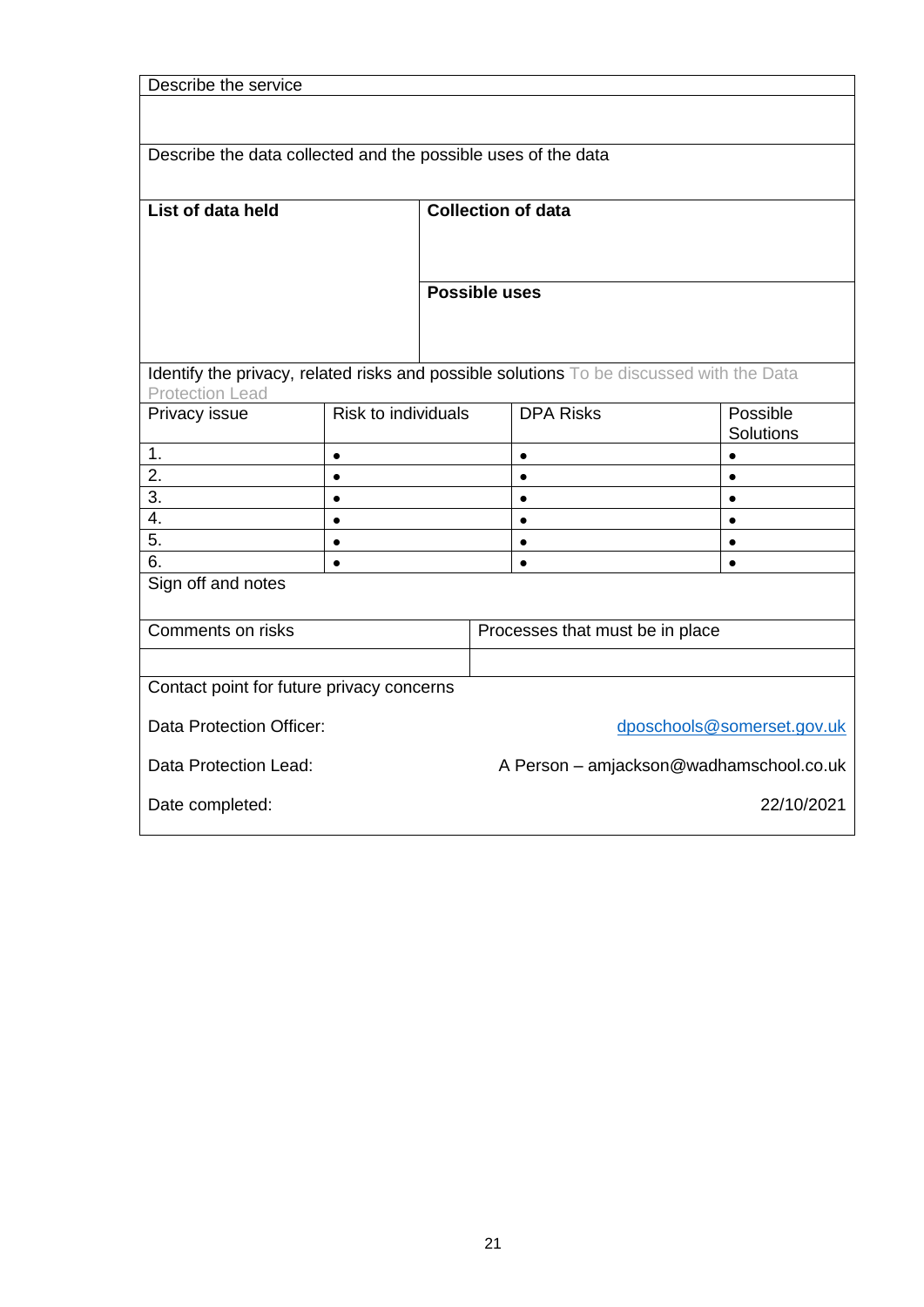## <span id="page-21-0"></span>**Appendix 5: Subject Access Request process**

On receiving a Subject Access Request or request for change or deletion of data the DPO or School will:

- inform the DPL in the school (and the Headteacher if necessary);
- record the details of the request, updating this record where necessary (see next page);
- reply to the requestor informing receipt of the request asking for clarity if there is confusion about which data is required;
- contact the DPO if clarity on the request is needed or procedure is needed;
- identify the people responsible for gathering the necessary data;
- gather the data indicating a deadline;
- examine the data for redactions making sure there is no 'bleeding' of data;
- ask the requestor for an address and time for delivery.

The whole process should take no longer than **30 calendar days**, which can be extended by a further 2 months where the request is complex or where there are numerous requests.

Please note the time for processing a request for an Educational Record in a maintained school is **15 days** (see paragraph 8.5 in Data Protection Policy)

The Subject Access Requests are held here: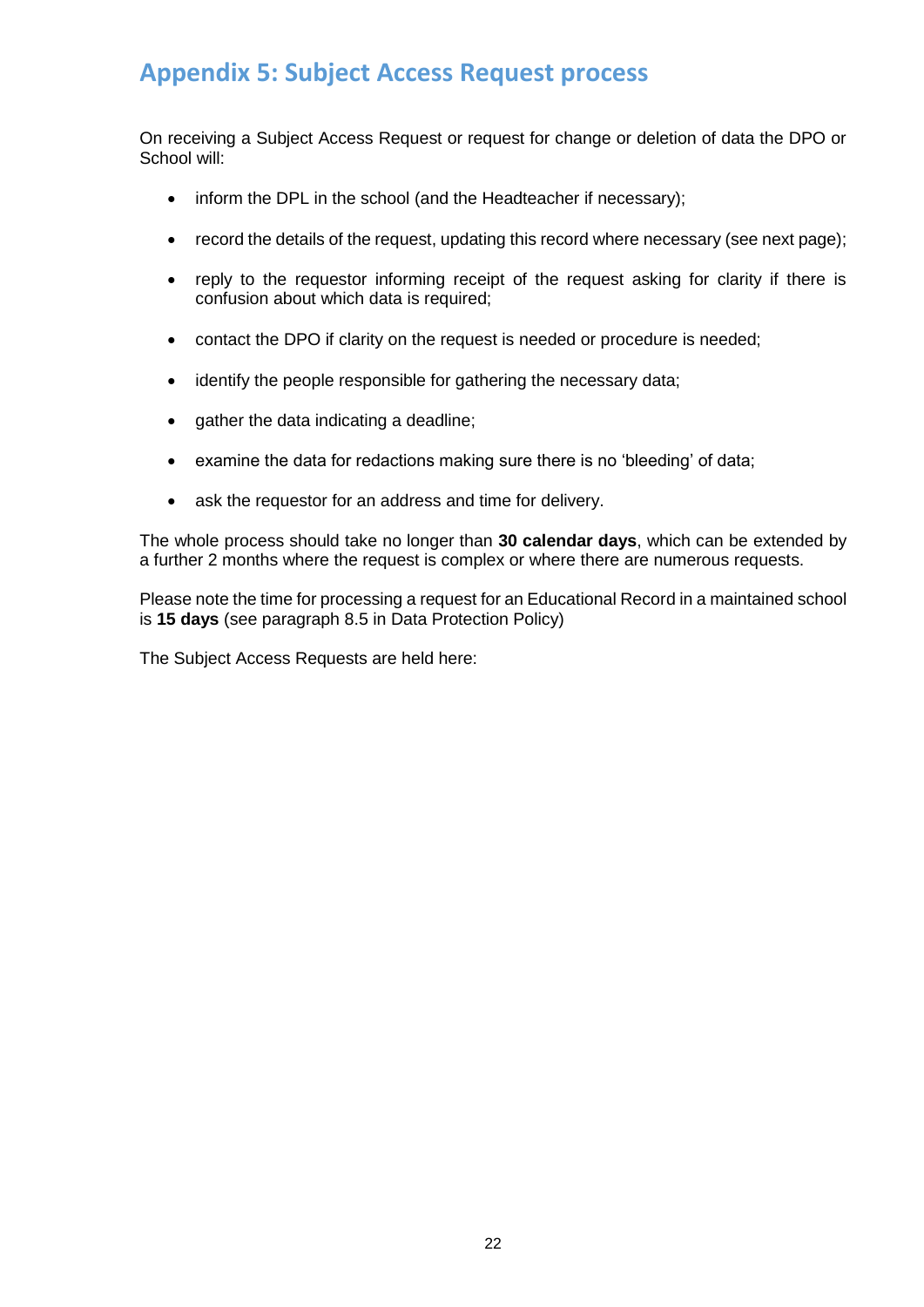#### **Subject Access Request Record**

| Name of data subject:                     |  |
|-------------------------------------------|--|
| Name of person who made request:          |  |
| Date request received:                    |  |
| Contact DPO (dposchools@somerset.gov.uk): |  |
| Date acknowledgement sent:                |  |
|                                           |  |

Name of person dealing with request:

|                                                     | Notes (Overwrite the statements in grey)                                                                                                                  |  |
|-----------------------------------------------------|-----------------------------------------------------------------------------------------------------------------------------------------------------------|--|
| Are they entitled to the data?                      | If no reply stating reasons and/or ask for proof                                                                                                          |  |
| Do you understand what data<br>they are asking for? | If no, ask requestor for clarity                                                                                                                          |  |
| Identify the data                                   | What data sources, where they are kept                                                                                                                    |  |
| Collect the data required                           | You may need to ask others – state a deadline in your<br>request.                                                                                         |  |
| Do you own all the data?                            | If no, ask third parties to release external data. If data is<br>supplied by another agency such as Psychology<br>Service, you do not own the data.       |  |
| Do you need to exempt/redact<br>data?               | If exempting/redacting be clear of your reasons<br>Document name, data exempted/redacted, why.                                                            |  |
| Is the data going to be ready in<br>time?           | Record delays and reasons.<br>Communicate with requestor stating reason for delay<br>and asking if they would like the data you have collected<br>so far. |  |
| Create pack                                         | Make sure that the data is in an easy to access format:<br>paper, word, excel etc.                                                                        |  |
| Inform requestor you have the<br>data               | Ask them how they would like it delivered                                                                                                                 |  |
| Deliver data                                        | Ask for confirmation/special delivery?                                                                                                                    |  |

At all stages, your DPO or DPL will be able to provide you with advice.

Date request completed: \_\_\_\_/\_\_\_\_/\_\_\_\_ (within 30 days of request)

Signed off by: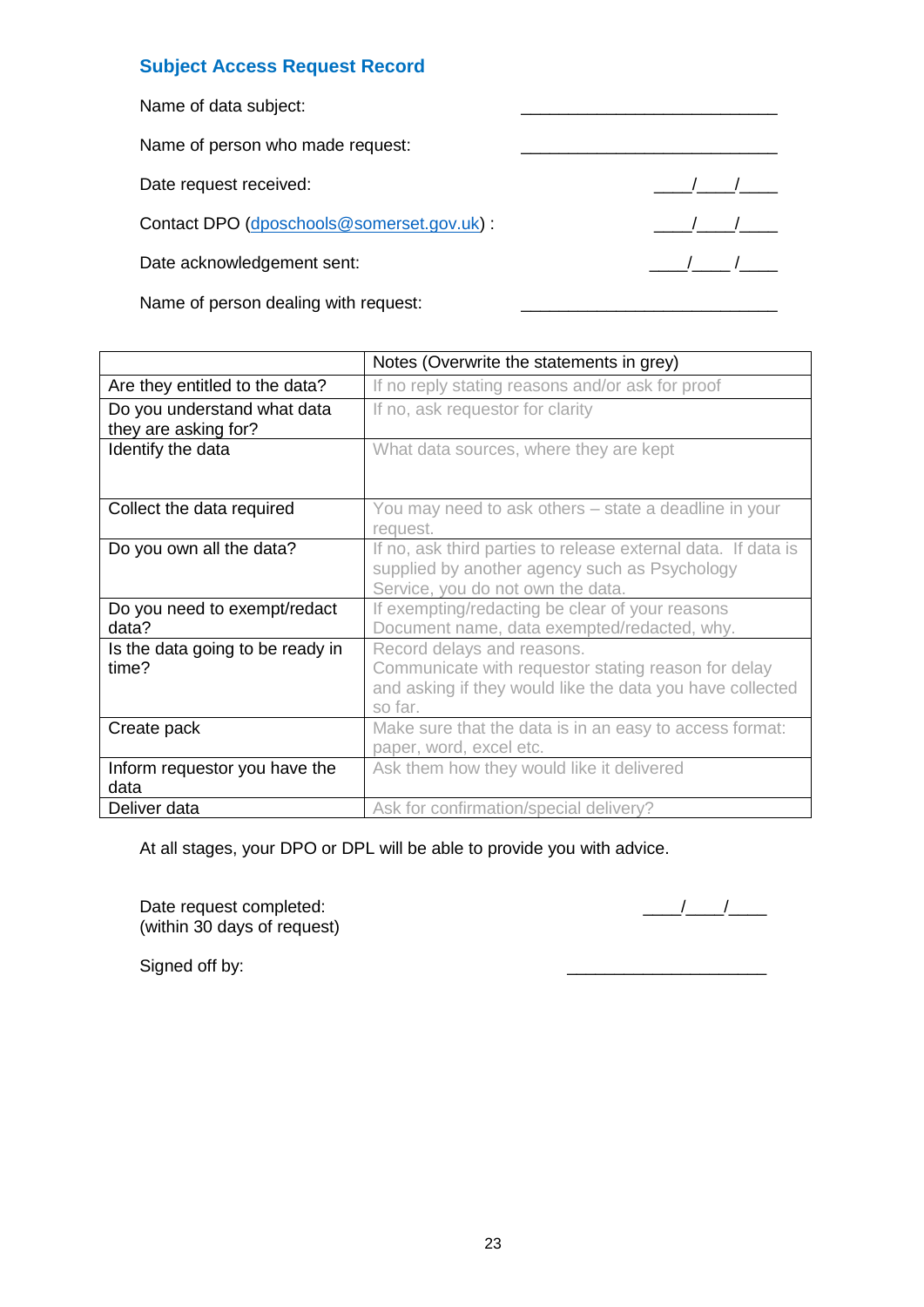## <span id="page-23-0"></span>**Appendix 6: Freedom of Information request process**

On receiving a Freedom of Information Request, which must be made in writing, the DPO or the school will:

- inform the DPL in the school (and the Headteacher if necessary);
- contact the DPO for clarity on the request and procedure, and a sample response
- record the details of the request, updating this record where necessary (see next page);
- reply to the requestor informing receipt of the request asking for clarity if there is confusion about which data is required;
- decide that if the material is already published or falls within an exemption;
- if data is not going to be published inform the requestor why this is not being released:
- identify the people responsible for gathering the necessary data;
- gather the data indicating a deadline;
- examine the data for redactions making sure there is no 'bleeding' of data;
- ask the requestor for an address and time for delivery.

The whole process should take no longer than **20 school days** (i.e. not including weekends, holidays or school closure days) or **60 working days** if this is shorter.

The Freedom of Information requests are held here: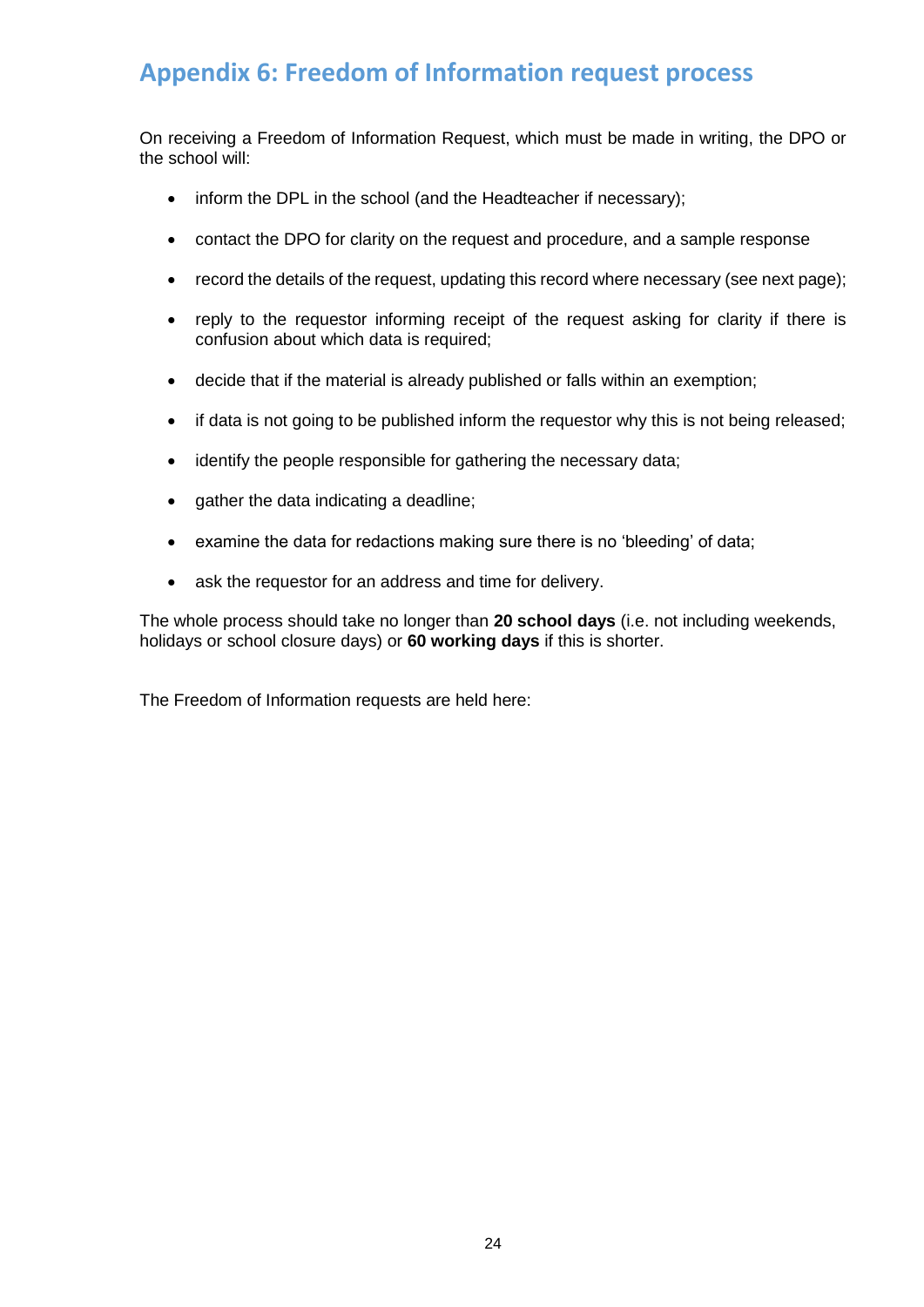#### **Freedom of Information Request Record**

Name of person who made request:

Date request received: \_\_\_\_/\_\_\_\_/\_\_\_\_

Contact DPO [\(dposchools@somerset.gov.uk\)](mailto:dposchools@somerset.gov.uk) : \_\_\_\_/\_\_\_\_/\_\_\_\_

Date acknowledgement sent: \_\_\_\_/\_\_\_\_ /\_\_\_\_

Name of person dealing with request:

|                                                     | Notes (Overwrite the statements in grey)                                                                                                                       |  |
|-----------------------------------------------------|----------------------------------------------------------------------------------------------------------------------------------------------------------------|--|
| Are they entitled to the data?                      | If no reply stating reasons                                                                                                                                    |  |
| Do you understand what data<br>they are asking for? | If no, ask requestor for clarity                                                                                                                               |  |
| Identify the data                                   | What data sources, where they are kept                                                                                                                         |  |
| Collect the data required                           | You may need to ask others - state a deadline in your<br>request.                                                                                              |  |
| Do you own all the data?                            | If no, then refer them to the correct agency                                                                                                                   |  |
| Do you need to exempt/redact<br>data?               | Could the data identify individuals Are any of the<br>answers less than 5 people – use '5 or less including<br>$zero$ ?<br>Are their commercial sensibilities? |  |
| Is the data going to be ready in<br>time?           | Record delays and reasons.<br>Communicate with requestor stating reason for delay<br>and asking if they would like the data you have collected<br>so far.      |  |
| Create pack                                         | Make sure that the data is in an easy to access format:<br>paper, word, excel etc.                                                                             |  |
| Inform requestor you have the<br>data               | Ask them how they would like it delivered                                                                                                                      |  |
| Deliver data                                        | Ask for confirmation/special delivery?                                                                                                                         |  |

At all stages, your DPO or DPL will be able to provide you with advice.

Date request completed: \_\_\_\_/\_\_\_\_/\_\_\_\_ (within 20 days of request)

Signed off by: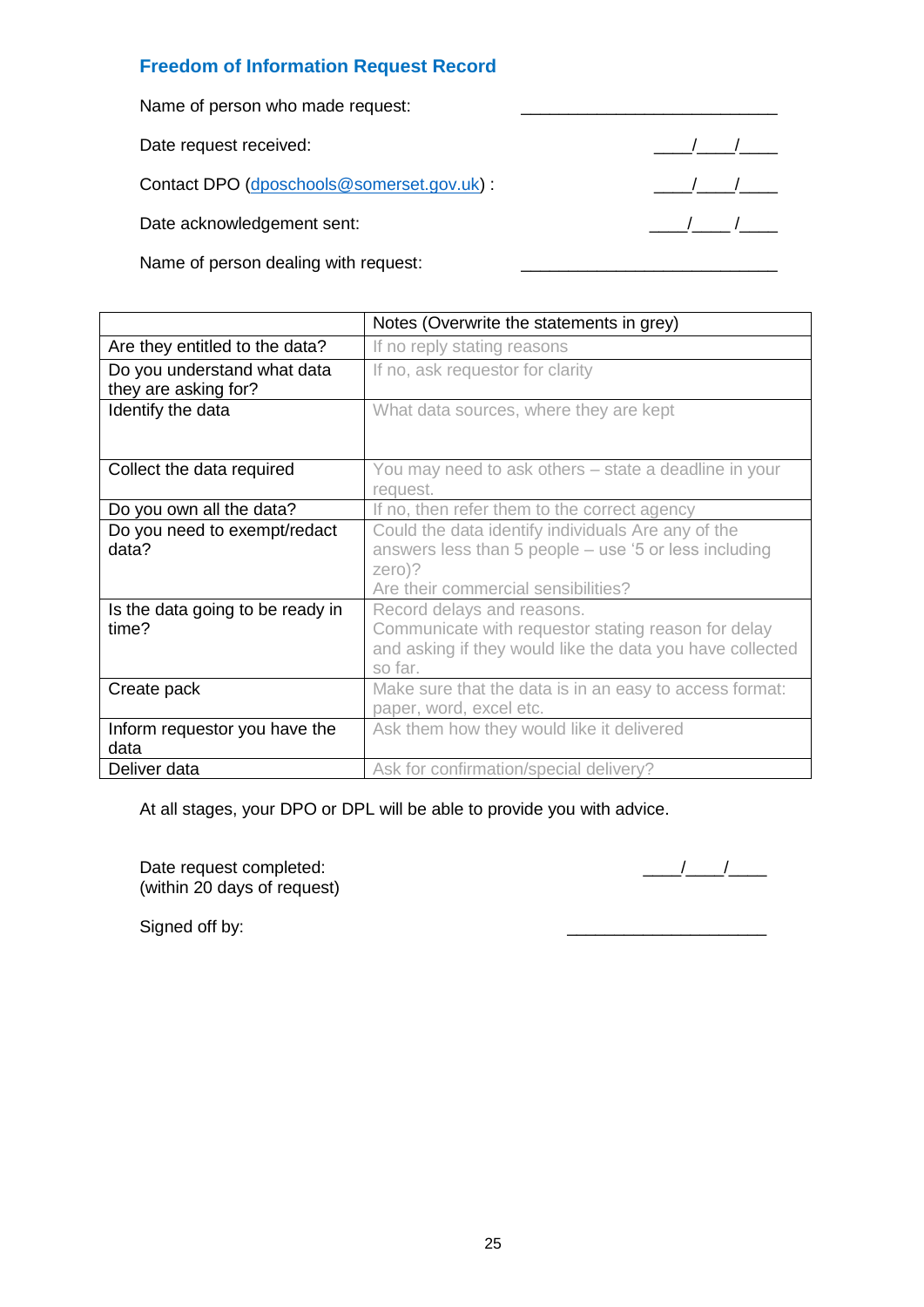## <span id="page-25-0"></span>**Appendix 7: Data breach process**

Every Data Protection Breach should be recorded. The process that should be followed is listed below:

- inform the DPL in the school (and the Headteacher if necessary);
- record the details of the breach providing these details:
	- $\circ$  a description of the nature of the personal data breach including, where possible:
	- o the categories and approximate number of individuals concerned; and
	- $\circ$  the categories and approximate number of personal data records concerned;
	- o the name and contact details of the data protection officer (if your organisation has one) or other contact point where more information can be obtained:
	- o a description of the likely consequences of the personal data breach; and
	- $\circ$  a description of the measures taken, or proposed to be taken, to deal with the personal data breach, including, where appropriate, the measures taken to mitigate any possible adverse effects.
- contact the DPO if clarity on reporting the breach is needed and if necessary, report to the ICO;
	- o either by phoning 0303123 1113
	- o By filling in the form at: [https://ico.org.uk/media/for-organisations/documents/2258298/personal-data](https://ico.org.uk/media/for-organisations/documents/2258298/personal-data-breach-report-form-web-dpa-2018.doc)[breach-report-form-web-dpa-2018.doc](https://ico.org.uk/media/for-organisations/documents/2258298/personal-data-breach-report-form-web-dpa-2018.doc) and sending it to [casework@ico.org.uk](mailto:casework@ico.org.uk)
- updating this record where necessary (see next page);
- identify the people whose data is accidentally released, inform them of the breach and the processes taken to rectify the situation;
- review why the breach took place and if future similar events can be avoided.

The Data Protection Breach records requests are held here: